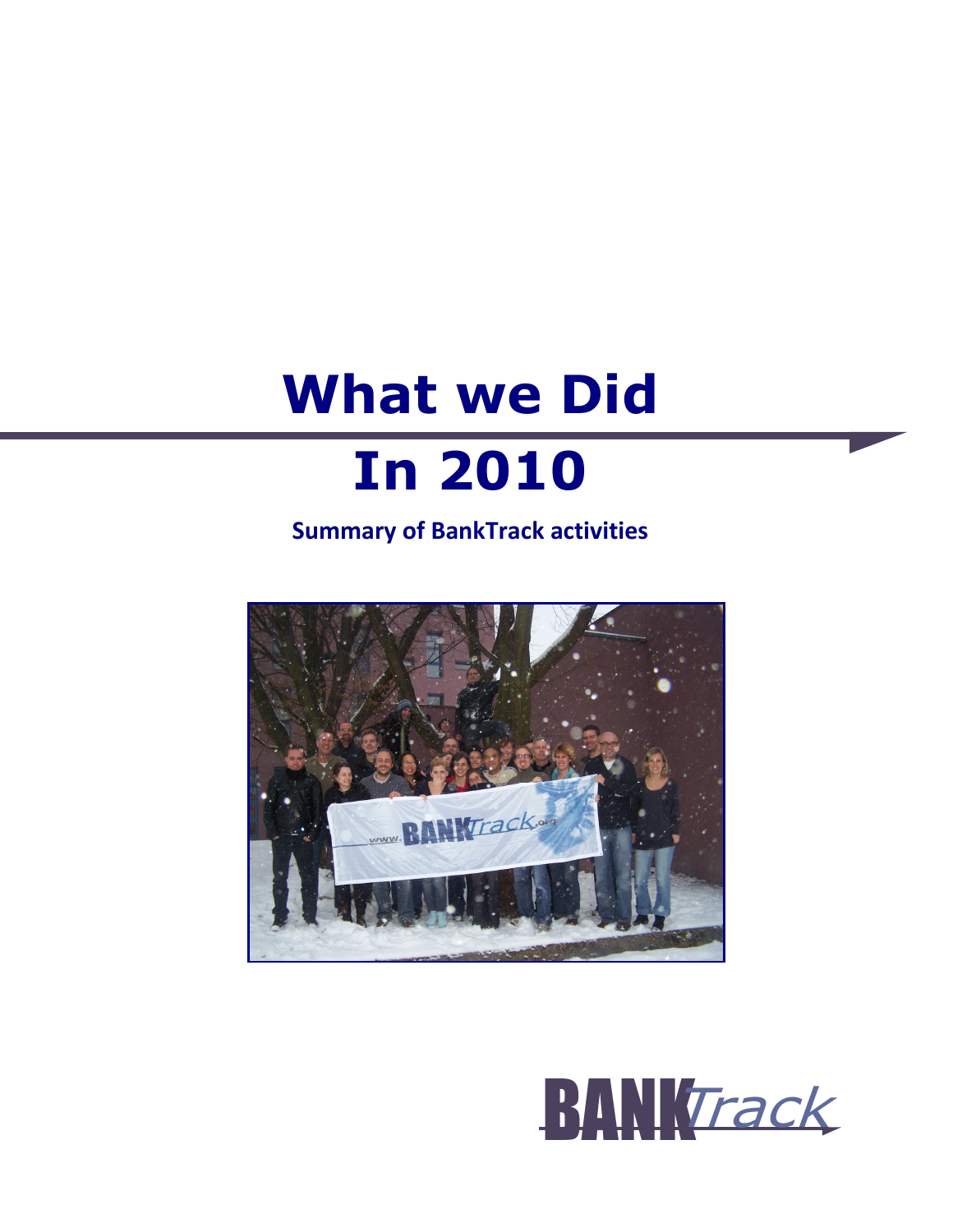# **Contents**

| 1. |  |
|----|--|
|    |  |
|    |  |
|    |  |
|    |  |
|    |  |
|    |  |
| 2. |  |
|    |  |
| 3. |  |
|    |  |
|    |  |
|    |  |
|    |  |
| 4. |  |
| 5. |  |
|    |  |
|    |  |
|    |  |
|    |  |
|    |  |
| 6. |  |
|    |  |
|    |  |
|    |  |
|    |  |
|    |  |
| 7. |  |
|    |  |
|    |  |
|    |  |

## **BankTrack**

Vismarkt 15, 6512 VJ Nijmegen **The Netherlands** E: coord@banktrack.org, T: +31-24-3249220 www.banktrack.org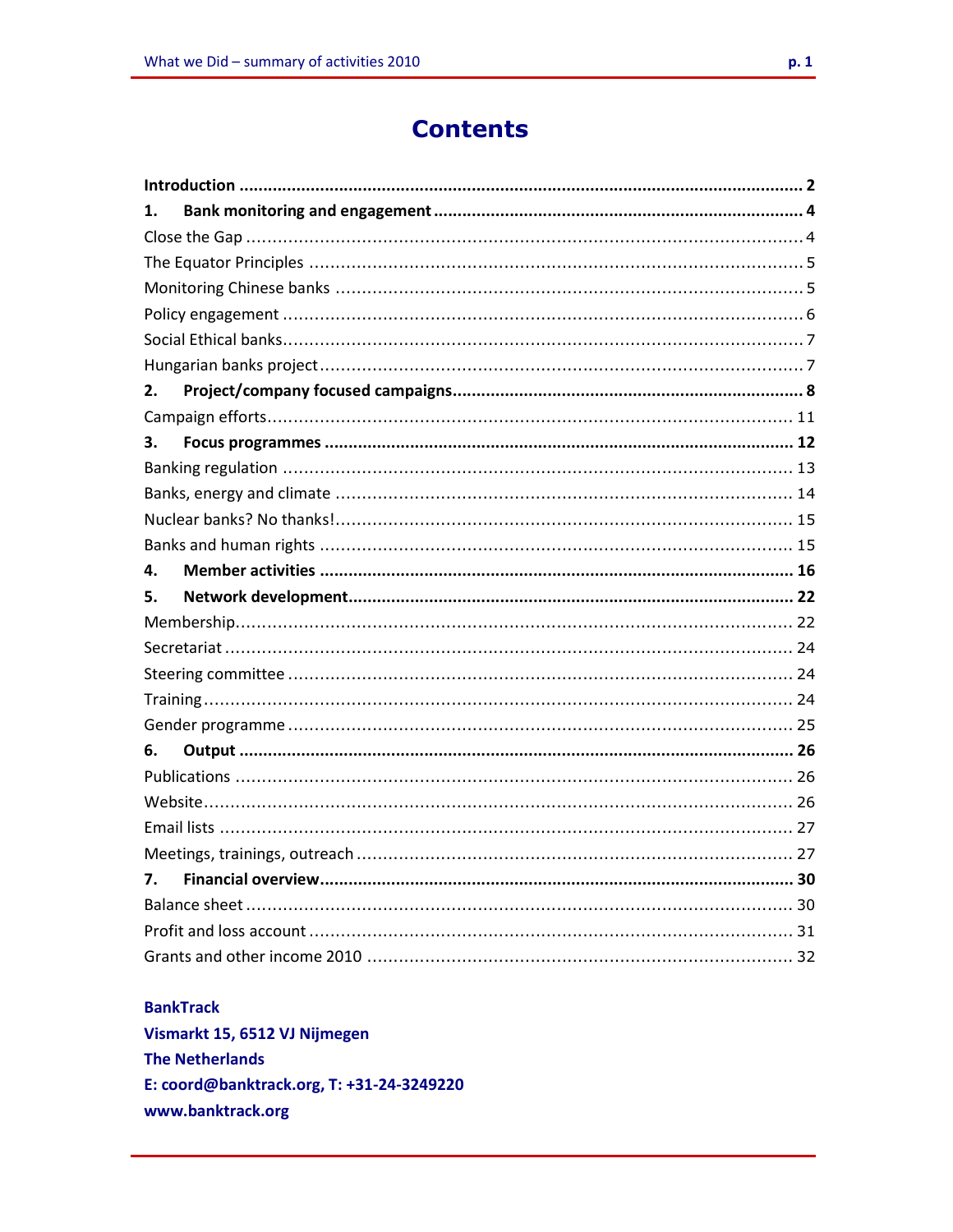# **Introduction**

For BankTrack, 2010 was a year neatly squeezed between two meetings; in early February 2010 the network met in snowy Zürich, Switzerland, for our fifth semi-annual strategy meeting. As with all previous meetings, the event brought together a good mix of seasoned BankTrackers and newly arrived recruits. At the table was a draft work plan on how to effectively respond to numerous challenges posed by a banking sector that increasingly talks the talk of sustainability (partly thanks to our own work over the last seven years), but tends to walk the other way whenever concrete choices need to be made between profit and people or planet. Add to this the continued precarious situation of the banking sector in the aftermath of the financial crisis and we had a full work load neatly laid out for us.

Freshly energised after three long days of intense discussions and planning sessions that paved the way forward for the network in 2010 and 2011, we immediately went on to meet the Equator Principles banks at Credit Suisse' lavish conference centre, only to conclude after a full day of discussion that there still remains a lot to be done for us..

At the end of the year, in early November, BankTrack convened once more, this time in Heemskerk castle in the Netherlands for a three day campaigners training, immediately followed by our climate strategy meeting on the island of Texel. The aim of the training was to equip our members with the necessary tools, skills and knowledge to effectively work with local communities on monitoring bank financed projects on the ground.

In between these meetings we worked hard; we published the Close the Gap report, which provides an overview of credit policies of 49 major banks; we further engaged with Equator banks and IFC on the revision of the Performance Standards; we liaised with the special UN representative for business and human rights on specific human rights requirements for private sector banks; we talked to numerous banks to discuss their investment and sustainability policies, and above all we kept a careful eye on an ever growing list of 'Dodgy Deals' and dodgy companies financed by these same banks.

All in all, we dealt with a lot of work. Fortunately the network is slowly growing in size and geographical coverage; in 2010 BankTrack welcomed one new member group and four working partners into our ranks, extending our range in Scotland, Philippines, further in the US and in Palestine.

We always got a lot to do, and therefore hardly find time to sit back and duly record all our activities. As a result, our annual reports are not extensive publications, describing every single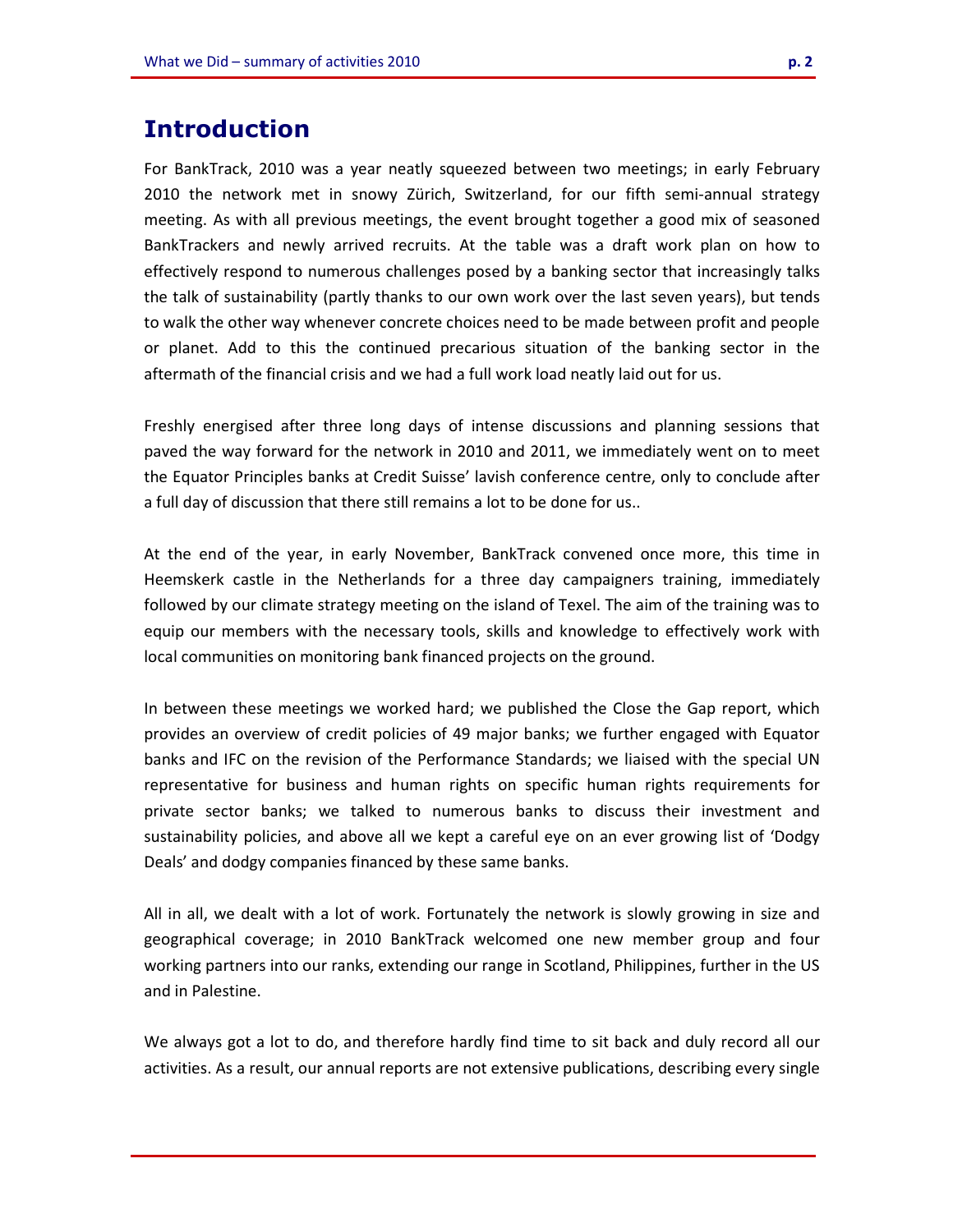achievement and activity of the past year. Instead, we present you a brief summary of what we have done in each of our five main areas of work:<sup>1</sup>

- **1. Bank monitoring and engagement ('Banks')**
- **2. Project/company focused campaigning ('Dodgy Deals')**
- **3. Network focus activities/campaigns ('Focus')**
- **4. Member activities ('Members')**
- **5. Network development, training and outreach (no section on website)**

We hope this report provides you with a good overview of what we have been doing throughout 2010. If you want to know more about our activities please visit our website, or simply give us a call; we are happy to answer every question you may have.

March 2011

 $\frac{1}{\sqrt{2\pi}}\int d^3k\left( \frac{1}{\sqrt{2\pi}}\right) \frac{dk}{2\sqrt{2\pi}}d^3k$ 

Johan Frijns Coordinator

l.

#### **With thanks to our supporters**

In 2010, BankTrack was powered by the **CS Mott Foundation** (United States), **Oxfam Novib**  (Netherlands), **the Sigrid Rausing Trust** (United Kingdom) and the **Ministry for the Environment VROM** (Netherlands). Thank you very much for your continued support.

 $1$  The colours correspond with the similarly coloured sections on our website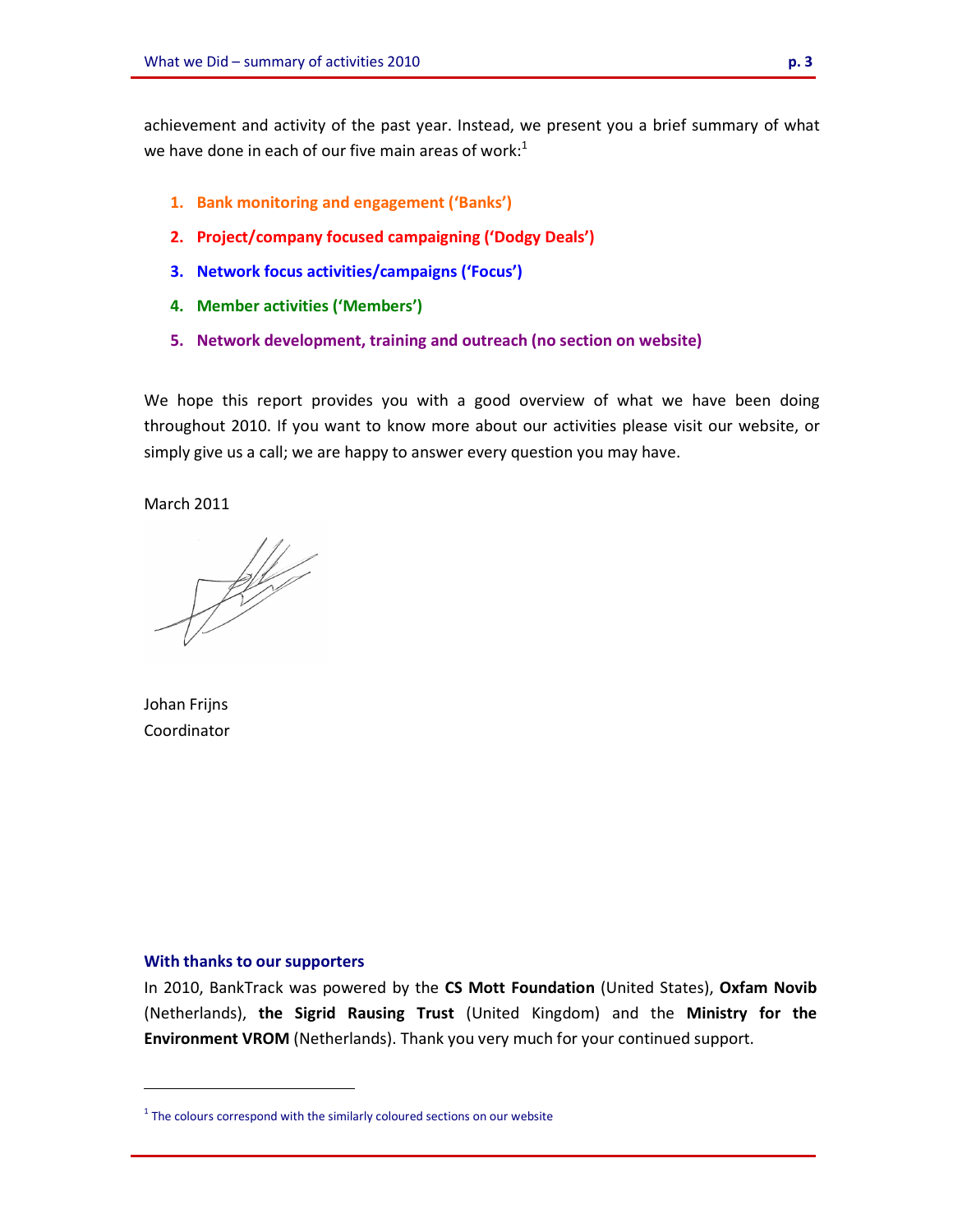# **1. Bank monitoring and engagement**

BankTrack being Bank*Track*, this work area encompasses our efforts to systematically monitor all sustainability<sup>2</sup> related policy developments at the largest internationally operating private sector banks, and to keep track of a number of voluntary initiatives such as the Equator Principles and the Climate Principles. This monitoring effort is then the basis of our continuous direct engagement with a number of these banks, aimed at raising the quality of their individual investment policies by pointing out what is best practice in a particular area.

The result of this work can be found at the 80+ bank profiles and a number of focus sections on our website. The profiles are meant as a quick reference tool for campaigners and the general public, providing easy to understand information on both the quality of policies as well as the involvement of a bank in particular controversial activities. In order to be accountable towards the banks we target, BankTrack provides all banks profiled on the site with the opportunity to access their own files and publicly respond on the information presented on the website.

Within the secretariat, our communication officer (Jora Wolterink) is responsible for the coordination of bank monitoring and engagement. In 2010, we conducted the following activities:

## **Close the Gap**



i<br>I

In the spring of 2010, after over a year of research, BankTrack published 'Close the Gap; benchmarking credit policies of international banks'.<sup>3</sup> The extensive report maps out the scope and quality of investment policies of 49 major banks. $4$  For each bank it provides a detailed assessment of their existing policies for seven business sectors and nine sustainability issues<sup>5</sup>, based on what BankTrack considers best practice in these areas. In addition, the report assesses existing bank procedures on transparency and accountability.

**<sup>2</sup>** The term sustainability must be understood in a broad sense. Our mission statement reads that BankTrack aims to 'promote fundamental changes in the way banks operate so that they act at the service of society, preserve the ecological well being of the planet and help offer a decent life free of poverty and repression for all people. As a prerequisite for this, banks must operate fully transparent and be accountable for their activities to all their stakeholders and to society at large". <sup>3</sup> http://www.banktrack.org/download/close\_the\_gap/close\_the\_gap.pdf

<sup>&</sup>lt;sup>4</sup> ABN Amro, ANZ, Banco Bradesco, Banco do Brasil, Bangkok Bank, Bank of America, Bank of China, Bank of Tokyo-Mitsubishi, Barclays, BBVA, BNP Paribas, China Construction Bank, Citi, Commonwealth Bank, Crédit Agricole, Credit Suisse, DekaBank, Deutsche Bank, Dexia, Fortis Bank Nederland, Goldman Sachs, HSBC, Industrial and Commercial Bank of China, China Industrial Bank, ING, Intesa Sanpaolo, Itaú Unibanco, JPMorgan Chase, KasikornBank (Thailand), KBC, Mizuho, Morgan Stanley, National Australia Bank, Natixis, Nedbank, Nordea, Rabobank, RBC, RBS, Santander, standard Chartered Bank, Scotiabank, Sumitomo Mitsui Banking Corporation, Société Générale, Standard Bank, UBS, UniCredit, WestLB, Westpac.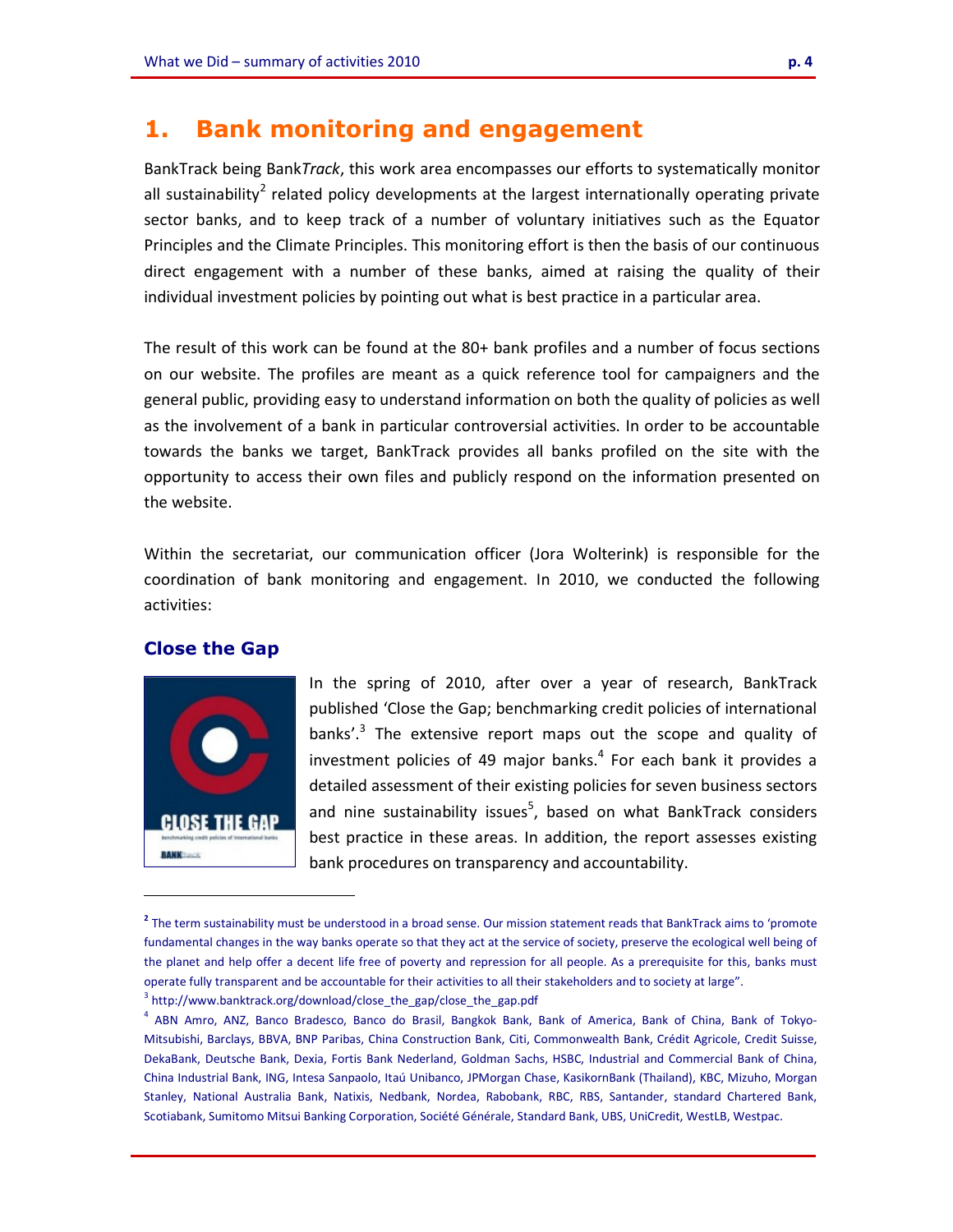All results of the research project were published both in the paper version of the report, and in the bank profiles and the dedicated 'Close the Gap' section on our website. The summary of the report has also been published into Chinese and Spanish.

#### **The Equator Principles**

In 2010, BankTrack continued to monitor the activities of the Equator Principles Financial Institutions (EPFIs, Equator banks). In February, BankTrack together with Credit Suisse convened a high level NGO-EPFI meeting at the conference centre of Credit Suisse in Zürich. At the meeting, BankTrack presented an 'Open appeal to the Equator Banks' as a basis for development of the Equator Principles in the future.<sup>6</sup> Unfortunately, the meeting led us to conclude that after seven years of talks there is no basis for continued regular dialogue with banks until they come forward with substantive proposals on a number of outstanding issues.<sup>7</sup> BankTrack then decided to put the dialogue process on hold until such proposals were received.

For the remaining part of 2010 the engagement with Equator banks was limited to ad hoc meetings with individual banks, plus an ongoing discussion with EPFIs on the procedural flaws within the public review process that they launched at the end of 2010. $8$  Despite this lull in our engagement we expect a revival of the discussion with EPFIs in the months preceding the launch of the third version of the Principles in mid 2011.

As part of our monitoring effort of the Equator Principles, the BankTrack website features profiles of each bank that has signed up to the Principles. Most of the banks also received a score for their investment policies, using the same methodology as used in the Close the Gap report. Each new signatory bank to the Equator Principles receives a welcome package from BankTrack, to signal them that we keep track of the commitment they have made.

## **Monitoring Chinese banks**

BankTrack member groups, including China-based Green Watershed and US-based Friends of the Earth-US and International Rivers, continued to monitor the environmental and social

 $7$  For an overview see:

i<br>I

<sup>&</sup>lt;sup>5</sup> Agriculture, fisheries, forestry, military industry, mining, oil and gas, power generation, biodiversity, climate change, corruption, human rights, indigenous peoples, labour issues, conflict zones, taxation, toxics

 $<sup>6</sup>$  For NGO demands to Equator banks see:</sup>

http://www.banktrack.org/download/bold\_steps\_forward\_towards\_equator\_principles\_that\_deliver\_to\_people\_and\_the\_pl anet/100114\_civil\_society\_call\_equator\_principles.pdf

http://www.banktrack.org/download/going\_around\_in\_circles/100210\_going\_around\_in\_circles\_post\_mtg\_version.pdf 8

http://www.banktrack.org/download/letter\_to\_epfi\_s\_on\_equator\_principles\_review\_process/101218\_letter\_on\_ep\_revie w.pdf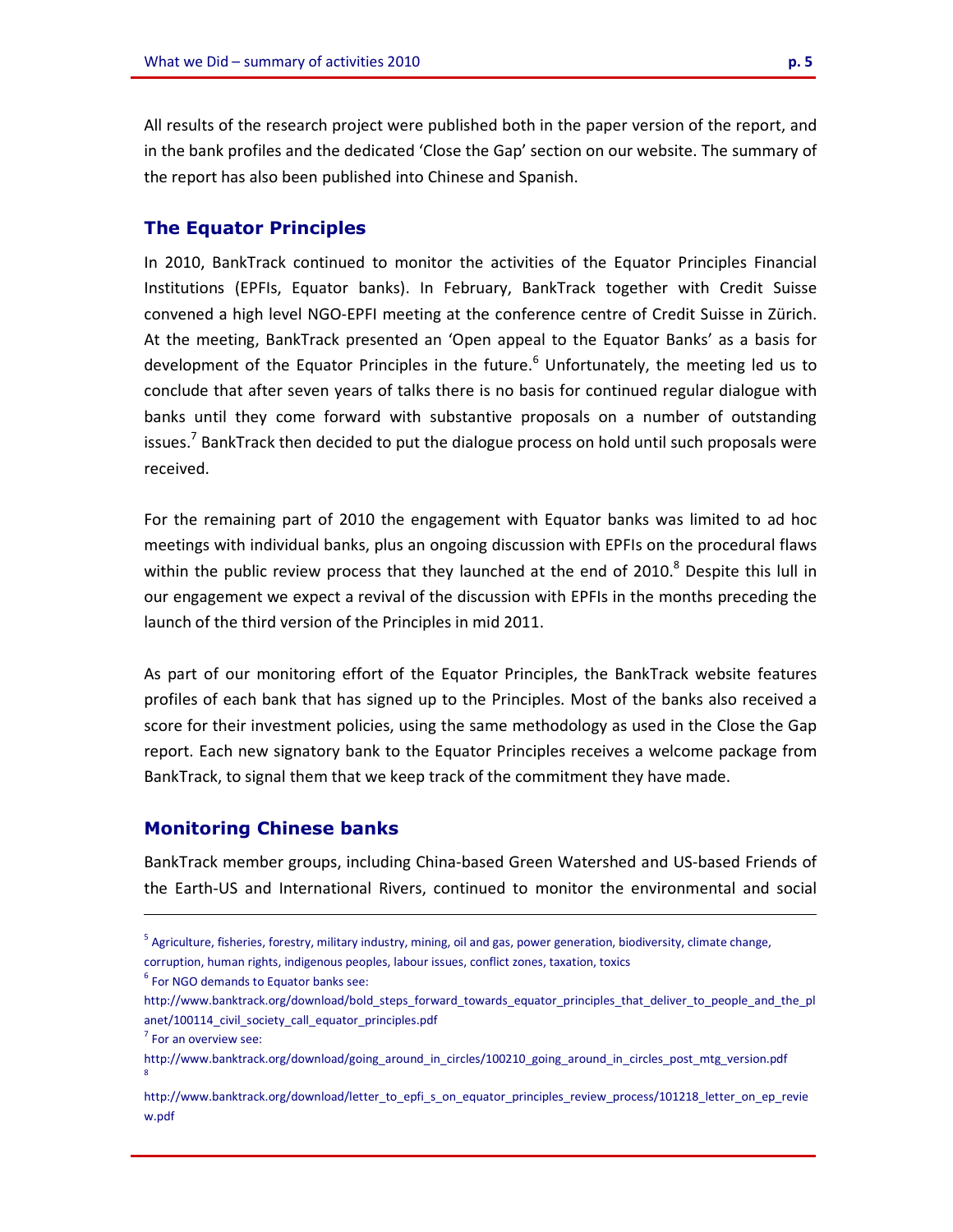performance of Chinese banks in China and abroad. Drawn from these groups' assessments, five Chinese banks were included in BankTrack's 2010 Close the Gap report. Additionally, Green Watershed and a coalition of Chinese NGOs announced their third annual Green Banking Innovation Award - given to China Merchant's Bank - as well as its first annual "Environmental Information Disclosure Award" – given to China's Industrial Bank. Friends of the Earth-US and International Rivers also continued to advocate for higher standards in the overseas investments of Chinese banks, through publishing articles in relevant media such as ChinaDialogue and Pambazuka News (Africa), and supporting on-the-ground campaigns on Chinese-financed mining and hydropower projects in Ethiopia, Kazakhstan, Laos and Peru. The network is kept up to date on developments through the publication of a bi-monthly newsletter on Chinese sustainable finance.<sup>9</sup>

## **Policy engagement**

l.

BankTrack, either through the secretariat or through member groups, seeks to maintain active work relations and open communication channels with all banks that are the focus of our campaign efforts. The ideal relationship is based on a clear mutual understanding of the respective roles of NGOs and banks and a commitment of BankTrack to fair play in our campaign work and accountability for all we say and do. This leads to the situation that, despite our differences and occasional conflicts, banks generally appreciate the contribution that the BankTrack network can make to their internal discussions and the development of their bank policies and practices. Throughout 2010, BankTrack –or its member groups- have engaged with numerous banks on their internal policies. To provide only a few examples (see also section 4 on member activities):

- BankTrack and SETEM engaged with BBVA on various policy issues regarding corruption and the arms industry. This dialogue continues and we expect BBVA to deliver more on these issues in 2011.
- Berne Declaration's continued dialogue with Credit Suisse led to a release of a summary of their sector policies and guidelines, including policies on oil and gas, forestry and mining. In November 2010 Credit Suisse also released a policy on arms trade.
- CounterCurrent met with DekaBank to discuss lessons from their engagement in the Ilisu dam project, resulting in the announcement of Dekabank to sign the Equator Principles and to establish a sustainability department.
- Amigos da Terra Amazonia Brasileira provided critical input to Itau-Unibanco on sustainability-related aspects of their policies and practices. Furthermore, they suggested concrete ways forward on how the Brazilian Central Bank could promote social and environmental responsibility in the national financial system.

<sup>&</sup>lt;sup>9</sup> See document section here: http://www.banktrack.org/show/focus/chinese\_banks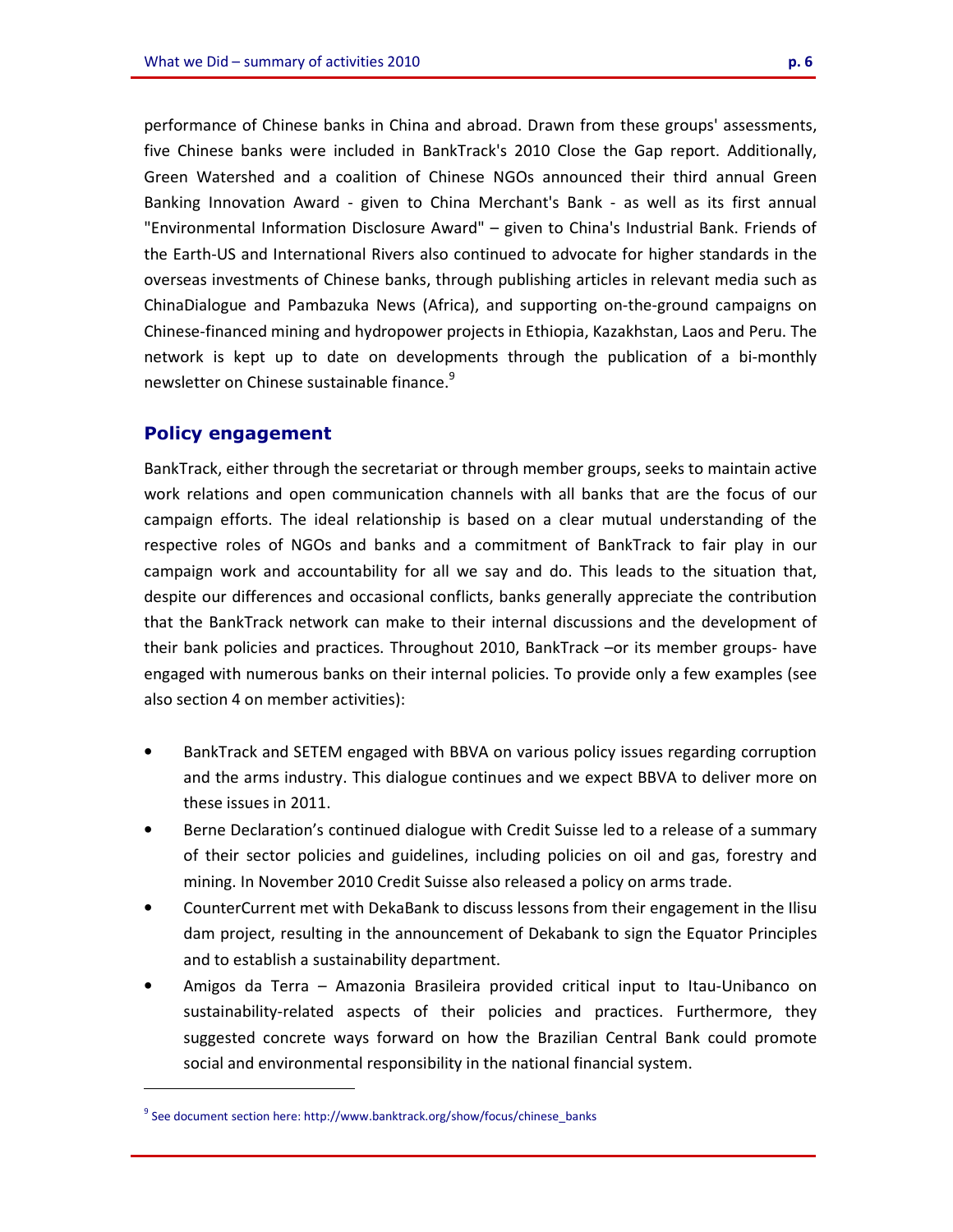- Rainforest Action Network (RAN) successfully continued its Mountaintop Removal (MTR) Campaign which led to MTR-policies or statements of Credit Suisse, JP Morgan Chase, Morgan Stanley and Wells Fargo, PNC Bank and UBS. RAN also kept pressure on RBC for financing the exploration of the Canadian Tar Sands, resulting in the release of the environmental and social standards which will govern financing of clients in high-impact sectors, including Canada's tar sands.
- Les Amis de la Terre France has been in dialogue with Crédit Agricole and BNP Paribas, which resulted in a new arms policy beginning of January 2011. BNP Paribas in 2010 also released two sector policies on arms and on palm oil.
- Milieudefensie had numerous meetings with all major Dutch banks on various aspects of their investment and remuneration policies, this as part of the fair bank guide initiative.
- Urgewald and BankTrack continued to engage with WestlB on the implementation of their macro policy and the launch of their policy on financing of coal power plants.
- Greenwatershed carried out the difficult job of bank monitoring in China. They presented their Green Banking awards again, won by Industrial Bank and China Merchants Bank.
- Greenpeace had ongoing consultations with a number of banks, including BNP Paribas, UniCredit and WestLB, about their energy and nuclear policies.

## **Social Ethical banks**

In April 2010 BankTrack started to better profile the activities of social ethical banks. Our aim is to present them as an alternative for bank customers in search of a bank that takes social and environmental impact of their business into account, and as an example to mainstream banks on how they could operate in a number of their business sectors. A new focus page on our website contains information on the BankTrack position on ethical finance, links to 'ethical' banks, relevant documents.<sup>10</sup> BankTrack aims to expand this section of our website in 2011.

## **Hungarian banks project**

In 2010, the Hungarian organization Consultants for Sustainable Development approached BankTrack with the proposal to make a joint project of tracking the activities of six Hungarian banks. BankTrack produced the profiles of these banks and scored their policies, using the Close the Gap methodology. The publication is due March 2011.

<sup>&</sup>lt;sup>10</sup> http://www.banktrack.org/show/focus/ethical\_finance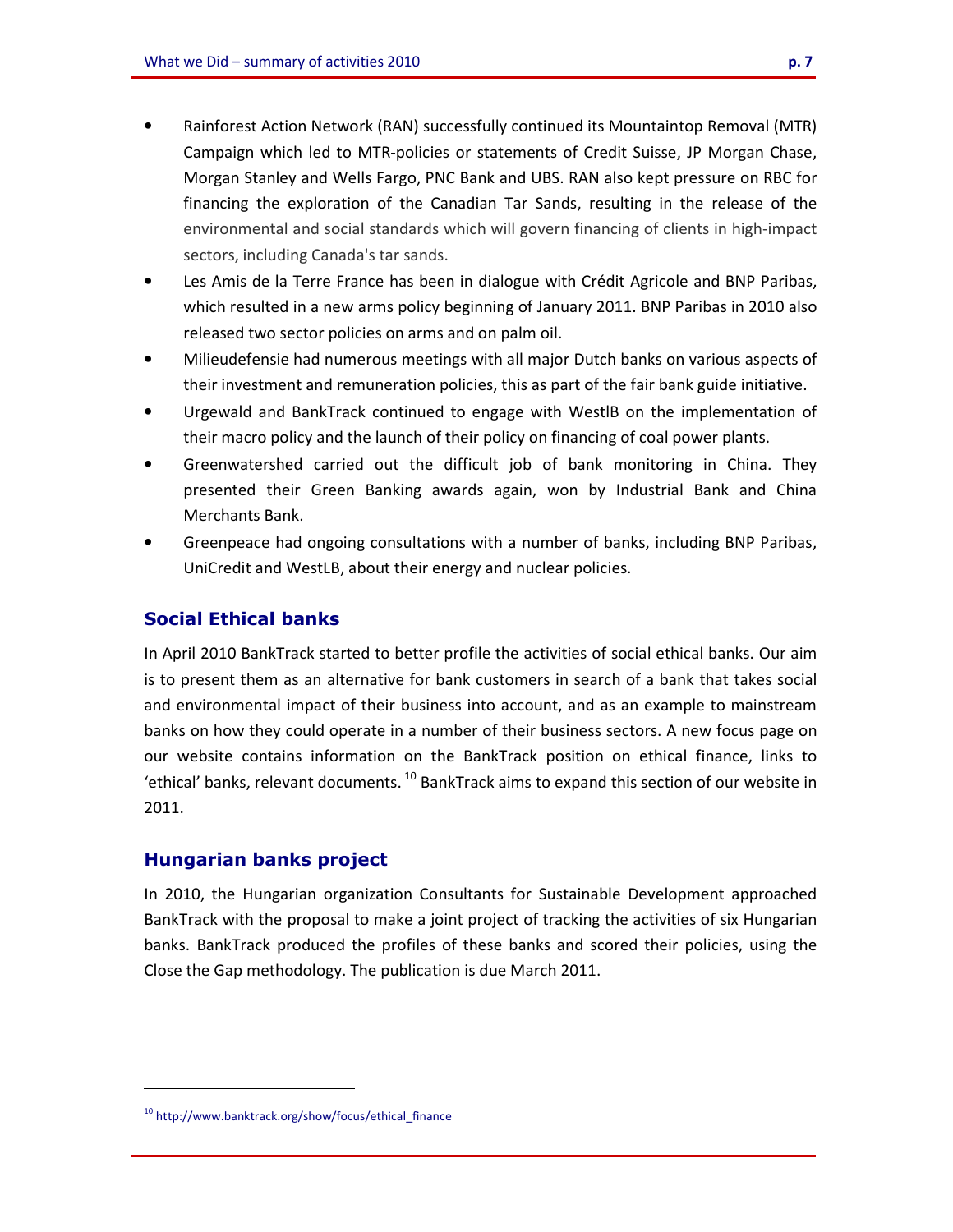# **2. Project/company focused campaigns**

BankTrack aims to support communities whose rights and interests are being violated as a result of the negative impact of projects, activities or companies financed by commercial banks. This may happen in direct coordination with such communities or, more often, in cooperation with local civil society groups in close contact with local communities. In addition, we also monitor bank financed activities without an impact on specific communities but with a negative impact on the natural environment. Finally, we increasingly monitor the involvement of banks in companies whose operations have a negative impact on communities, environment or on human rights.

In each such situation, BankTrack confronts banks with the consequences of their operations and seeks a proper response from them, for example by ensuring effective implementation of bank policies and commitments by clients, by exercising pressure on clients to respect the rights of communities, or in some cases a suspension or withdrawal from activities and clients altogether.

Within the secretariat, our campaign officer (Tania Salerno) is responsible for coordinating this section of our work, this in close cooperation with our member and partner groups.

## **Dodgy Deal profiles**

All controversial deals and companies tracked by BankTrack can be found on the 'dodgy deal/companies' section on the BankTrack website, and are also referred to on the bank profiles of each bank involved in such a deal. Each file features a summary of the controversial projects or activity, which is then further presented through pictures, video material, links, contacts, background documents etc.

As of February 2011, our website featured 83 Dodgy Deal files (an increase of 14 compared to 2009). We distinguish between deals that are subject to active campaigns and deals that are on record for time being, further sharpening the quality of information on the site. A number of deals are only visible for BankTrackers with a log in to the site. As per February 2011, the site contains 56 active dodgy deals (34 public, 22 private) and 27 on record profiles (16 public, 11 private). The 56 active dodgy deals include 16 profiles of nuclear power projects that also appear on the 'Nuclear Banks' website.

Next to dodgy deals, the site contains profiles of companies considered by BankTrack as no go companies for banks committed to sustainable banking. The company profiles are directly linked to the dodgy deals, to illustrate which companies are involved in which projects. As of February 2011, the website lists 18 company profiles visible to the public (increase of 4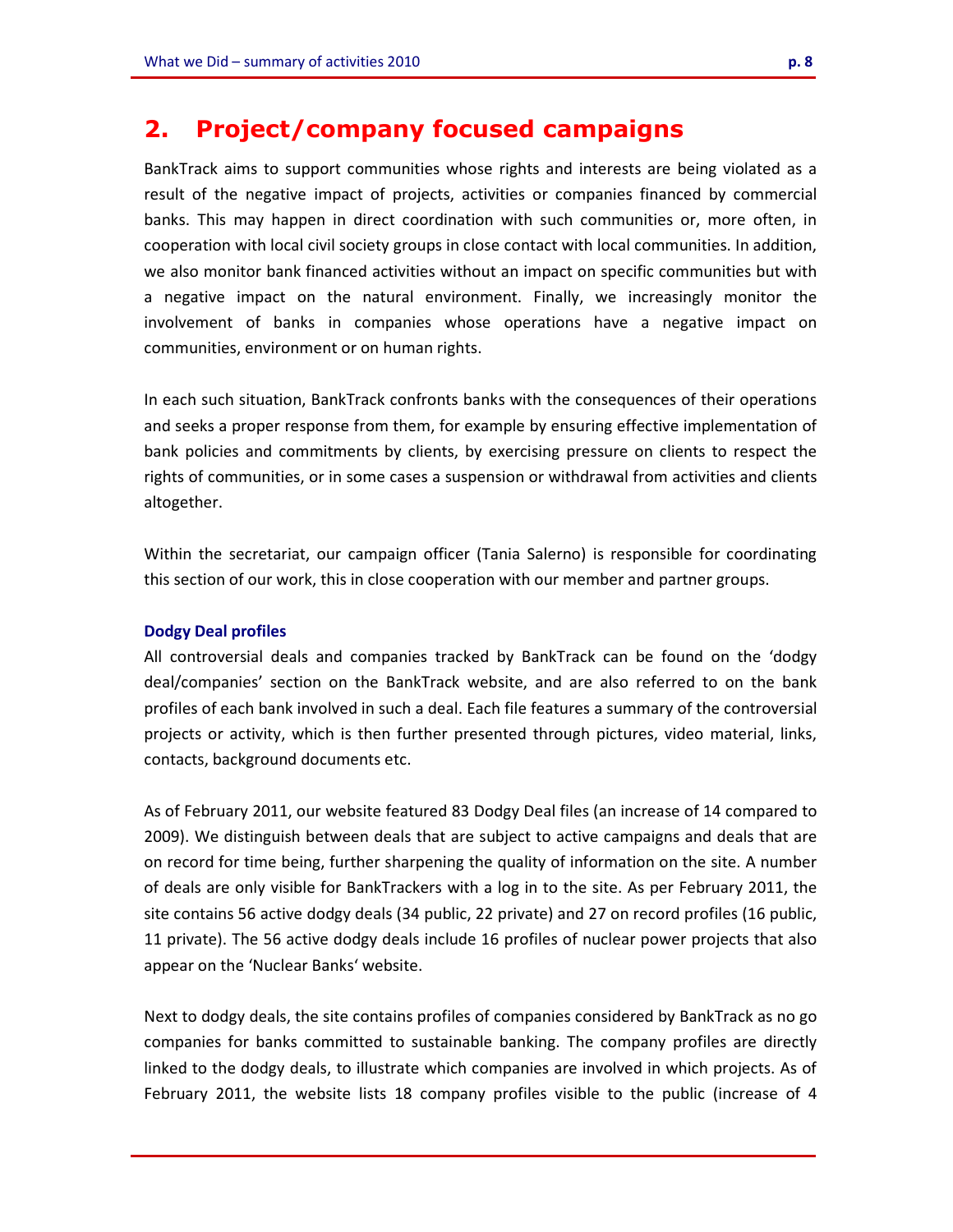compared to 2009). The status of these dodgy deals continuously changes: for the latest overview please see the website. At the time of writing the list included:

| <b>Active Dodgy Deal files</b>                     |                                     |
|----------------------------------------------------|-------------------------------------|
| <b>Cluster Munitions producers</b>                 | <b>International</b>                |
| Keystone XL pipeline                               | <i><u><b>International</b></u></i>  |
| <b>Gunns Pulp Mill Proposal Tasmania</b>           | <b>Australia</b>                    |
| Woodside Petroleum's gas refinery, Kimberley coast | <b>Australia</b>                    |
| Phulbari coal mine                                 | <b>Bangladesh</b>                   |
| Rio Madeira dam project                            | <b>Brazil</b>                       |
| Angra 3 nuclear power plant                        | <b>Brazil</b>                       |
| Belo Monte dam project                             | <b>Brazil</b>                       |
| Belene nuclear power plant                         | <b>Bulgaria</b>                     |
| <b>Canadian Tar sands</b>                          | Canada                              |
| <b>Darlington Nuclear Power Plant</b>              | Canada                              |
| <b>Enbridge Northern Gateway Pipelines</b>         | Canada                              |
| Patagonia Dams: HidroAysén                         | Chile                               |
| Asia Pulp and Paper                                | China                               |
| <b>Tar Sands</b>                                   | Congo                               |
| <b>Biofuels</b>                                    | Congo                               |
| Inga dam                                           | <b>Democratic Republic of Congo</b> |
| Temelin nuclear power plant Unit 3                 | Czech republic                      |
| Gibe III Dam                                       | Ethiopia                            |
| Olkiluoto nuclear reactor 3                        | <b>Finland</b>                      |
| Flammanville                                       | <b>France</b>                       |
| Belinga iron ore project                           | Gabon                               |
| <b>Bauxite mine Niyamgiri Hills</b>                | <b>India</b>                        |
| Jaitapur nuclear power plant                       | <b>India</b>                        |
| <b>Toka Tindung Goldmine</b>                       | <b>Indonesia</b>                    |
| <b>Illegal Israeli Settlements</b>                 | <i><u><b>Israel</b></u></i>         |
| The Apartheid Wall                                 | <i><u><b>Israel</b></u></i>         |
| <b>Italian New Reactors</b>                        | <b>Italy</b>                        |
| Ohma/Tomari nuclear unit 3                         | Japan                               |
| Shimane nuclear unit 3                             | Japan                               |
| Kashagan oil project                               | <b>Kazakstan</b>                    |
| Nam Theun 2                                        | Laos                                |
| Theun-Hinboun Expansion project                    | Laos                                |
| Visaginas nuclear power plant                      | Lithuania                           |
| <b>Madagascar Tar Sands</b>                        | Madagascar                          |
| Kayelekera Uranium mine                            | <b>Malawi</b>                       |
| Shwe gas and Pipelines project                     | <b>Myanmar</b>                      |
| <b>Block M</b>                                     | <b>Myanmar</b>                      |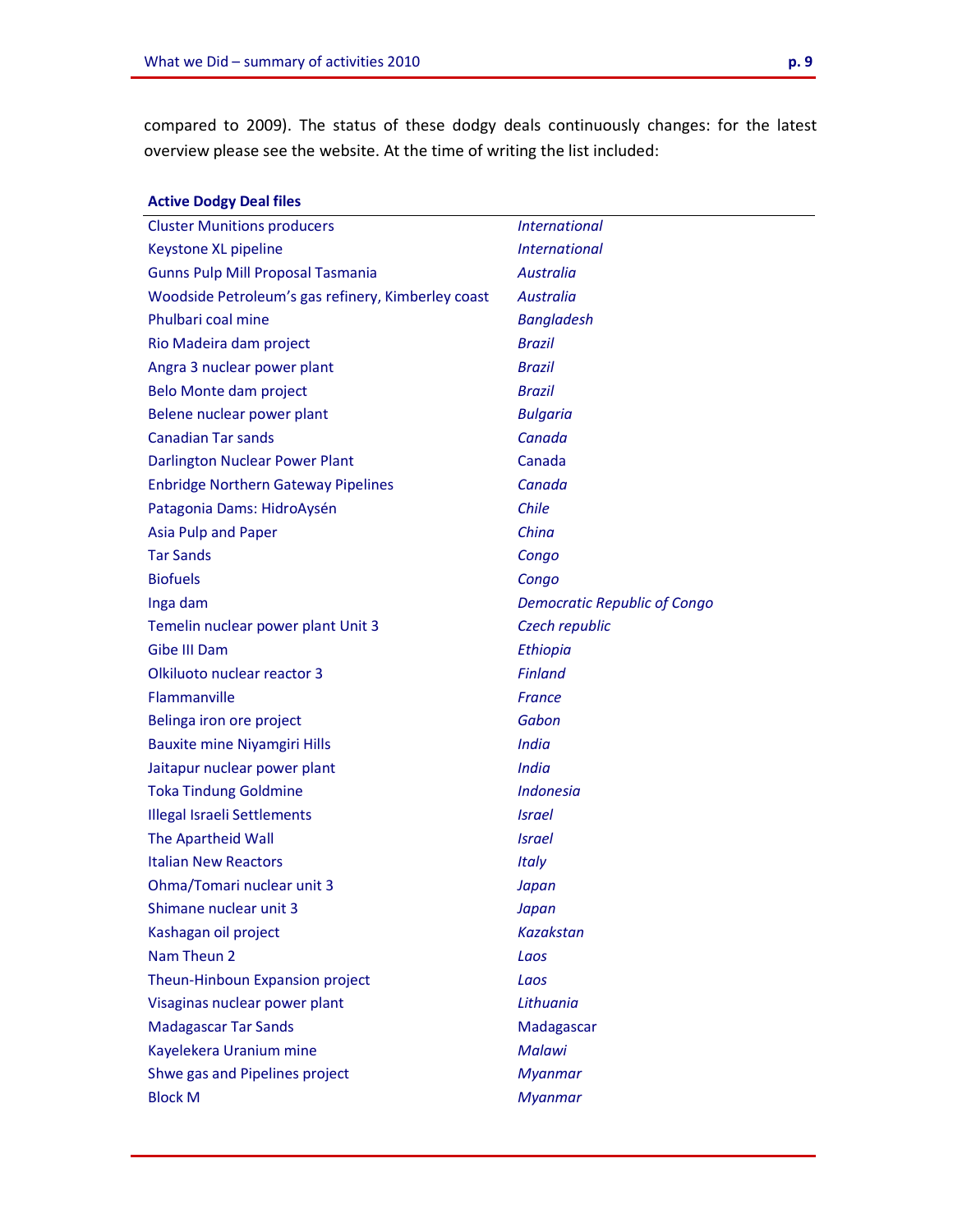| Borssele nuclear unit 2                   | <b>Netherlands</b>        |
|-------------------------------------------|---------------------------|
| <b>LNG project</b>                        | Papua New Guinea          |
| <b>Ramu Nickel Mine</b>                   | Papua New Guinea          |
| Majaz Copper Mine, Rio Blanco             | Peru                      |
| Cernavoda nuclear units 3 & 4             | Romania                   |
| Sakhalin II oil and gas project           | <b>Russian Federation</b> |
| Bohunice nuclear power plant              | <b>Slovakia</b>           |
| Mochovce nuclear units 3 & 4              | <b>Slovakia</b>           |
| Koeberg nuclear unit 3                    | <b>South Africa</b>       |
| <b>Kusile Coal Power Plant</b>            | <b>South Africa</b>       |
| <b>Medupi Coal Power Plant</b>            | <b>South Africa</b>       |
| Kajbar Dam                                | <b>Sudan</b>              |
| Markbygden windpower project              | <b>Sweden</b>             |
| New reactors                              | <b>Switserland</b>        |
| Ilisu Dam Project                         | <b>Turkey</b>             |
| <b>New Reactors</b>                       | <b>Ukraine</b>            |
| <b>New Reactors</b>                       | <b>United Kingdom</b>     |
| <b>Mountain Top Removal Coal Mining</b>   | <b>United States</b>      |
| <b>Calvert Cliffs Nuclear Power Plant</b> | <b>United States</b>      |
| <b>Buon Kuop Hydroelectric Project</b>    | <b>Vietnam</b>            |
| on record                                 |                           |
| <b>Uranium Weapons</b>                    | <i>international</i>      |
|                                           |                           |
| <b>Wal-Mart Labour Rights</b>             | <i>international</i>      |
| Baku-Tbilisi-Ceyhan (BTC) oil pipeline    | <i>international</i>      |
| Aracruz pulp mills and plantations        | Brazil                    |
| Pagrisa Ethanol                           | Brazil                    |
| <b>China Datang</b>                       | China                     |
| <b>Block 31, Yasuni National Park</b>     | Equador                   |
| <b>NHPC</b> dams                          | <b>India</b>              |
| Dhamra port                               | <b>India</b>              |
| Mining in Goa/ Sesa Goa                   | <b>India</b>              |
| <b>Grassberg mine</b>                     | <b>Indonesia</b>          |
| Mud volcano in Sidoarjo, east Java        | <b>Indonesia</b>          |
| <b>Wilmar International</b>               | <b>Indonesia</b>          |
| <b>Samling</b>                            | <b>Malaysia</b>           |
| Sinopec Oil and Gas in Myanmar            | <b>Myanmar</b>            |
| Camisea pipeline project                  | Peru                      |
| Rapu Rapu copper mine                     | <b>Philippines</b>        |
| Rosia Montana gold mine                   | Romania                   |
| Markbygden Windpower project              | <b>Sweden</b>             |
| <b>CNPC</b> in Sudan                      | <b>Sudan</b>              |
| Yusufeli dam project                      | <b>Turkey</b>             |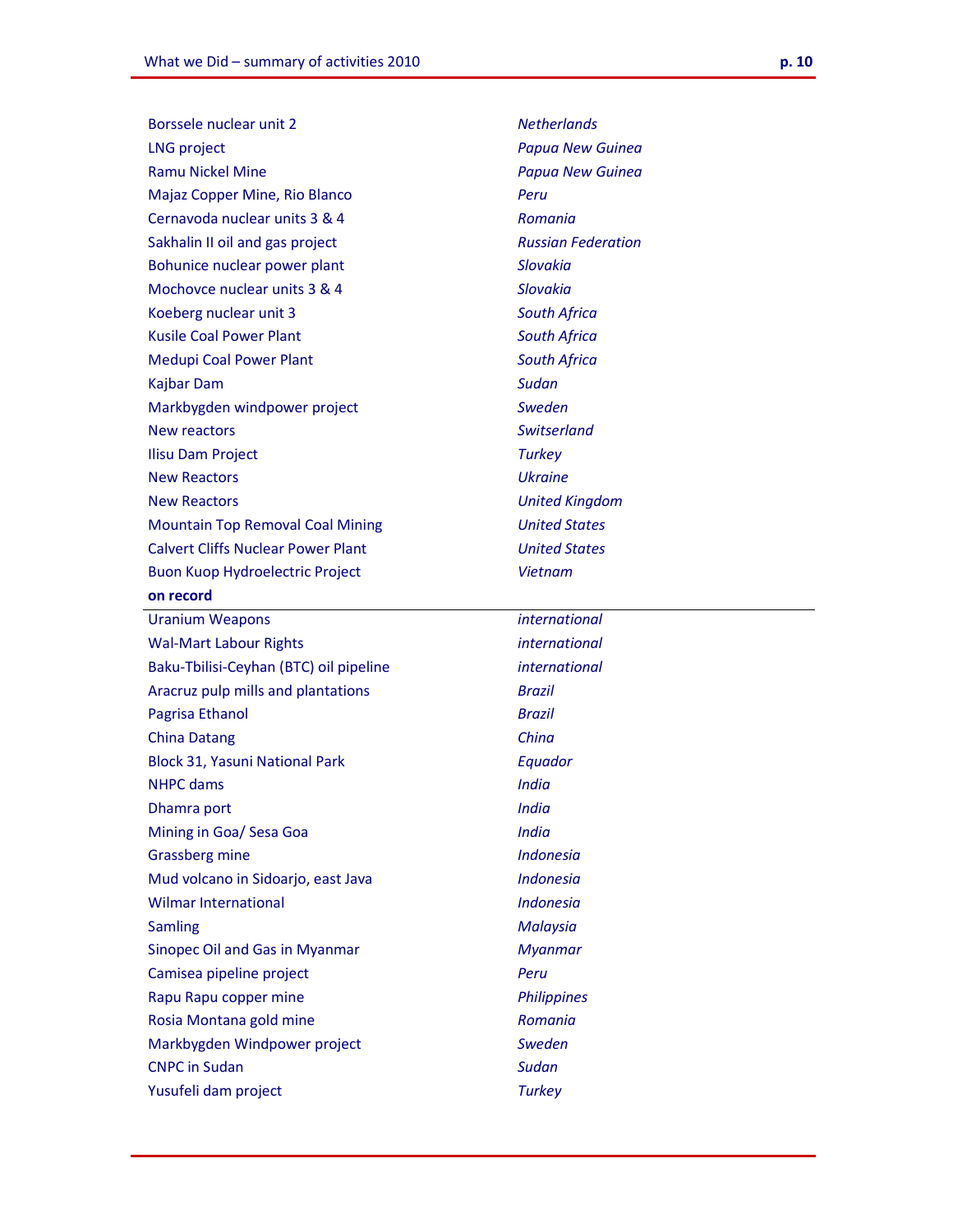| <b>Turkmen Bankaccounts</b>      | <b>Turkmenistan</b>  |
|----------------------------------|----------------------|
| TXU coal powered plants in Texas | <b>United States</b> |
| Dynegy coal power plants         | <b>United States</b> |
| Pebble gold-copper mine          | <b>United States</b> |
| Konkola copper mines             | Zambia               |

## **Campaign efforts**

The list of projects focused campaigns BankTrack is involved in is too long to all profile them in this annual report. The dynamics around specific projects is often also complex, as many actors try to influence the situation, with BankTrack often part of a joint NGO effort. It is therefore difficult to specify the concrete effect of BankTrack led activities on projects. What follows are a few illustrative examples of ongoing work on specific projects. For further details on other campaigns please visit the Dodgy Deal section on our website.

#### **Ilisu dam - Turkey**

The Ilisu dam became the symbol for projects too dodgy to be financed in 2009, when after a lot of pressure and public action the three ECAs from Switzerland, Germany and Austria withdrew from the project, directly followed by the three European private banks Société Générale, Bank Austria Creditanstalt (affiliate of UniCredit Group), and DekaBank. Unfortunately, in 2010, the Turkish government announced a restart of the construction of the Ilisu dam, with financial support of the Turkish Akbank, Garantibank and Halkbank. Together with Turkish groups we have started to target these banks (now featured in our profile list) as well as BBVA which has a key stake in Garantibank. Unfortunately, construction work for the dam is now underway.

#### **Gunns pulp and paper mill - Australia**

BankTrack -in close cooperation with the Wilderness Society of Australia- is involved since 2007 in the Australian campaign against the proposed Gunns pulp and paper mill in Tasmania. Our focus was on discouraging potential financiers of the project and we managed to discourage a number of banks from entering the deal (Nordea, Credit Agricole, ANZ). In 2010, the delay caused by the campaign efforts, plus the arrival of a new CEO at Gunns, led to renewed and ongoing negotiations between company, government and NGOs, with the aim to come to a pulp mill that does not make use Tasmanias native forests and even seeks FSC certification for its products.

#### **Theun-Hinboun Expansion Project, Laos**

In November 2009, BankTrack, International Rivers and others launched a video and report highlighting the Theun-Hinboun Expansion Project's lack of compliance with Lao law and the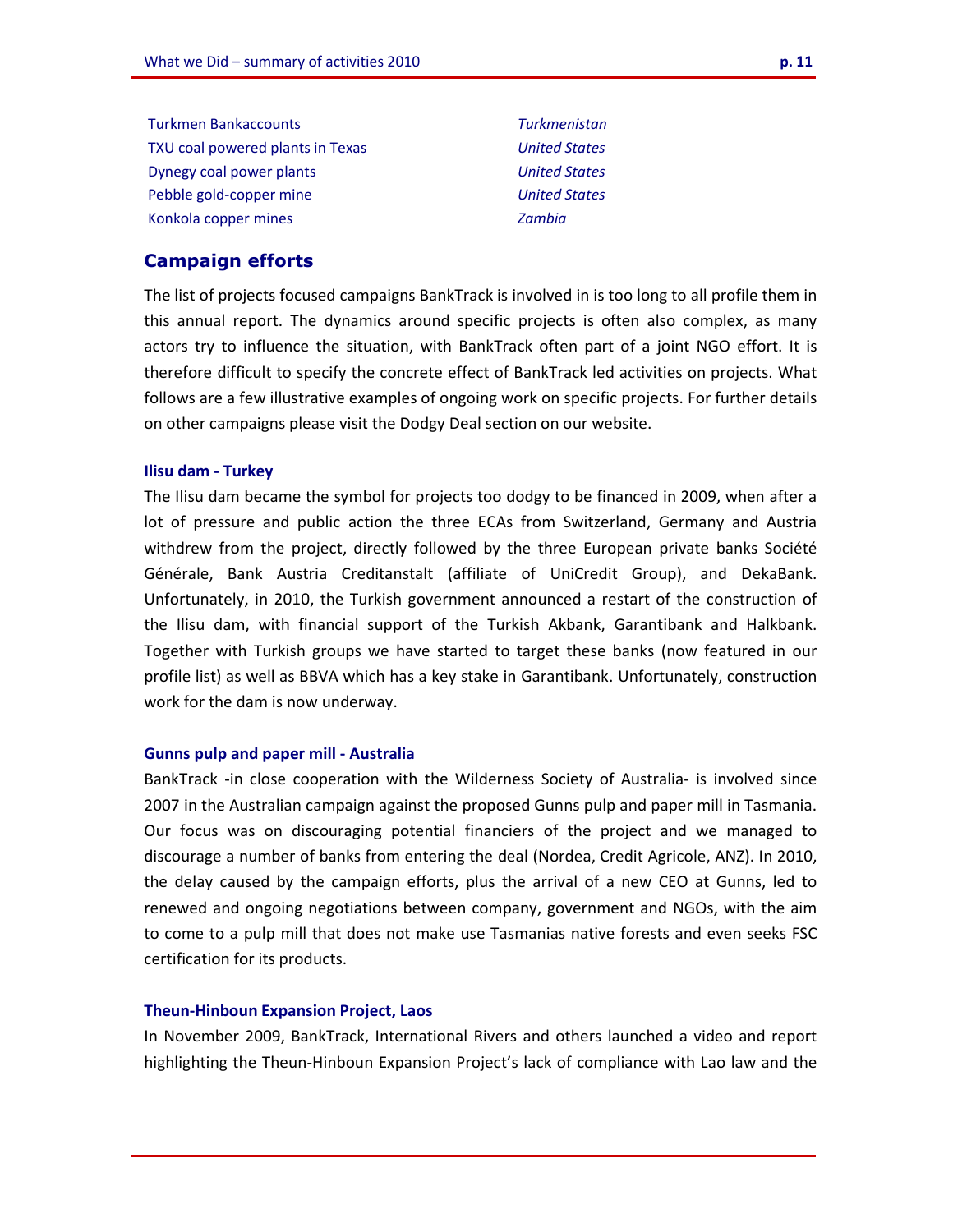Equator Principles.<sup>11</sup> The report was distributed to four EPFIs who financed the project, to the Theun-Hinboun Power Company and other important stakeholders. In 2010 we continued to conduct field visits and write letters to the EPFIs involved in the project. In response, at least two of the banks conducted missions to the area to review the project's compliance with the Equator Principles. While the financial institutions and the company continue to claim that the project is in compliance with all policies and regulations, the work that we have done has helped increase scrutiny on the project's social and environmental programs, ensuring that affected communities get what was promised to them. The Theun-Hinboun Power Company has also agreed to establish an independent Panel of Experts to monitor implementation of the social and environmental programs.

#### **Rio Madeira and other Brazilian dams - Brazil**

In 2009 BankTrack member groups International Rivers and Amigos da Terra started campaigning against the plans for the Belo Monte dam on the Xingu river. The Belo Monte Dam is currently the largest dam project under consideration anywhere on the planet. Indigenous people and social groups have fought its construction for more than 20 years. Continuous campaigning led to strong reluctance of commercial banks to finance the dam and considerable delay in the construction of the dam, with even a prohibition order issued in early 2011, but sadly the Brazil government is pushing ahead. Campaign continues.

#### **Vedanta Mining - India**

l.

The situation around the proposed mining operation of Vedanta resources in India took a positive turn when on August 24 2010, Vedanta's plans to mine bauxite on sacred tribal land of the Dongria Khond were halted by India's environment ministry. By not granting permission for forest clearance, also the environmental clearance for the mine is inoperable. The plans for the mine have now been temporarily shelved. While this outcome was not the direct result of NGO campaigning, the delay caused by these campaigns allowed this turn to take place just in time.

# **3. Focus programmes**

BankTrack member groups cooperate on a number of joint work programmes on topics with a strong relevance for sustainable banking. We call them focus programmes. Each focus programme is conducted by a task group, with additional support from the secretariat. In 2010 we focused on the following issues:

<sup>&</sup>lt;sup>11</sup> http://www.youtube.com/watch?v=\_P9urIF-ePI&feature=player\_embedded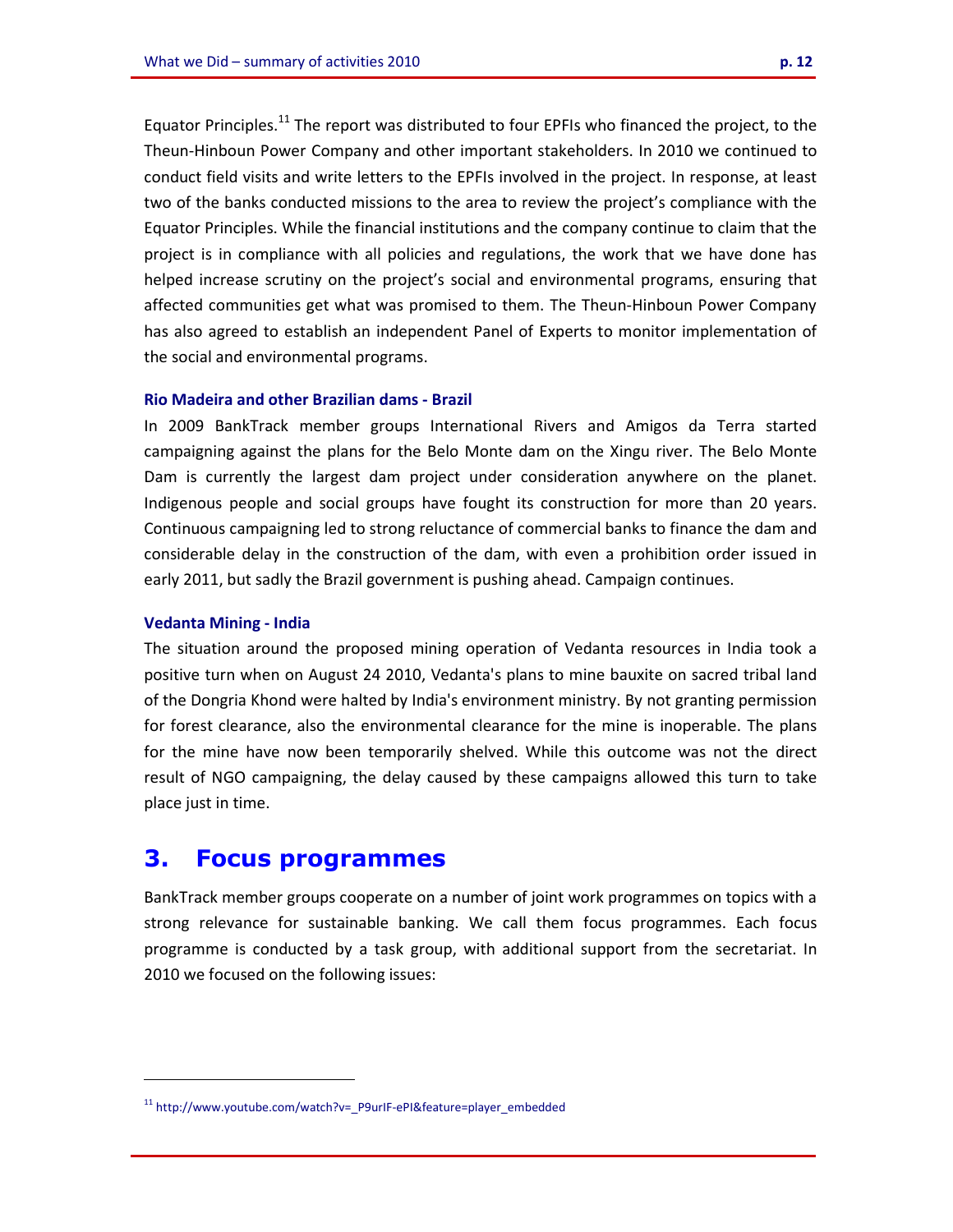## **Banking regulation**

Throughout 2010, several BankTrack member groups engaged in debates on new banking regulation, aimed at preventing future banking crises and, as far as BankTrack is concerned, integrating sustainability criteria into any emerging regulation framework. Given that the regulation framework is shaping up on the national, regional (European Union) and international level, the role of the network was limited to sharing information amongst members on developments in different regions and lending our name to two publications initiated by members.

Our members FoE Europe, CRBM and SOMO have been very active in monitoring developments on EU level, taking the lead on publishing two reports on integrating sustainability criteria in banking regulation. In the Netherlands, Milieudefensie takes part in the NGO working Group monitoring the Dutch banking sector, including the efforts to come to new regulation of the Dutch banking sector. In the United Kingdom, our member Platform and FoE Scotland continue to monitor developments around RBS and Lloyds bank. In the US, FoE US closely monitored bank regulation proposals proposed in Congress while in Switzerland, the Berne Declaration pushed for strict regulation of Swiss banks.

All member activities were extensively discussed in the working group. In addition to this:

- In April 2010, BankTrack submitted a contribution to the Basel Committee on elements for a new version of the Basel Accord.<sup>12</sup>
- A more detailed report on integrating sustainability criteria in capital requirements was under preparation in 2010 but was release only in March 2011.<sup>13</sup>

This said, it is fair to note that due to capacity constraints of secretariat and members BankTrack was less active in the global NGO debate on bank regulation than envisioned, and probably also expected of us as leading network monitoring commercial banks. In addition, civil society groups in general have found it extremely difficult to make a difference in the ongoing processes on bank regulation within for example the G20, the Basel Committee and the EU.

i<br>I 12

13

http://www.banktrack.org/download/submission\_to\_the\_basel\_committee/100415\_submission\_to\_the\_basel\_committee.p df

http://www.banktrack.org/download/how\_to\_integrate\_sustainability\_criteria\_in\_capital\_requirements/110307\_how\_to\_in tegrate\_sustainability\_criteria\_in\_capital\_requirements.pdf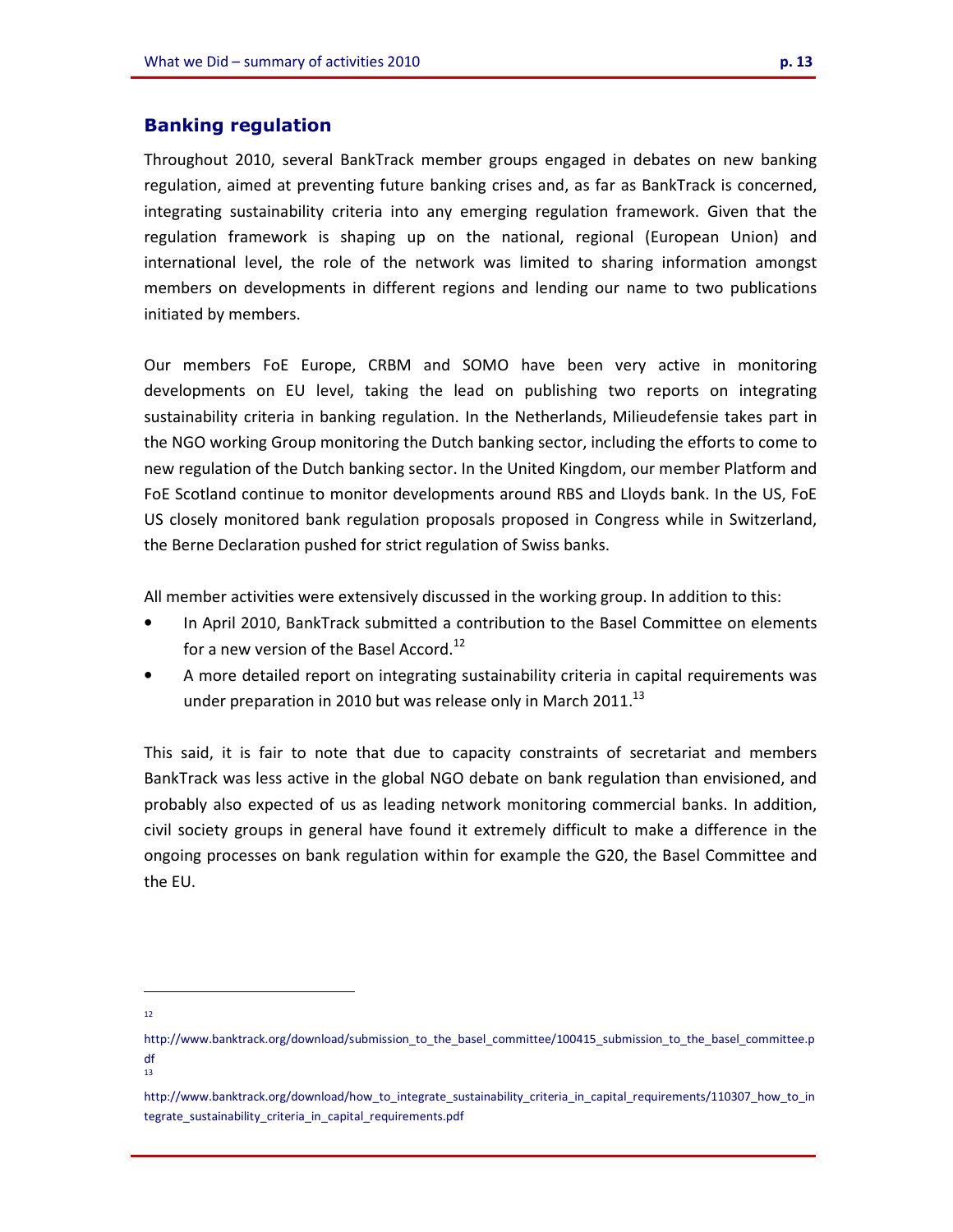## **Banks, energy and climate**

For years already, it is the priority of BankTrack to expose the positive and negative impact of banks on climate change. In 2009 we issued a position paper on 'banks and climate change' which guides all our efforts on this matter. It calls for a drastic reorientation of investments away from fossil fuels towards renewable energy and the development of robust climate policies at banks. <sup>14</sup>

In 2010, BankTrack improved significantly its capacity to work on this agenda when we finally were able to hire a near full time climate and energy campaign coordinator (Yann Louvel). Our climate strategy meeting in September 2010 focused our work towards two specific sectors, namely the financing of tar sands extraction projects and the financing of coal power plants.<sup>15</sup> In addition we continue to demand from all banks to develop robust climate policies and push for robust collective standards on climate and energy issues.

The BankTrack climate working group did the following in 2010 :

- In February 2010, an important part of the meeting with Equator Principles Financial Institutions was focused on climate issues, with one session on the gaps of the Equator Principles on the climate issue, and another one specifically focusing on the calculation of banks financed emissions.
- The Close the Gap report featured chapters on climate change, power generation and oil and gas, providing a detailed overview of existing policies of 49 banks on these matters.
- BankTrack participated to an expert meeting on banks and the financing of coal power plants in Brussels in October 2010 organised by its Belgium member, Netwerk Vlaanderen.
- In November 2010, a group of BankTrackers participated in a meeting on tar sands, in Berlin. BankTrack took the lead in organising several sessions on the financing of tar sands and after the meeting took charge of this part of the global campaign effort.
- Throughout the year, BankTrack, through its member groups, provided solicited and unsolicited comments on the draft policy of the following banks: WestLB (funding of coal power plants), JPMorgan Chase and PNC (funding of mountaintop removal mining), Rabobank (funding of the oil and gas sector), UniCredit (funding of nuclear sector), RBS (funding of the energy sector), RBC (funding of tar sands), BNP Paribas (funding of agrofuels) and HSBC (climate).

i<br>I 14

http://www.banktrack.org/download/a\_challenging\_climate\_2\_0\_what\_banks\_must\_do\_to\_combat\_climate\_change/09121 0\_banktrack\_climate\_paper.pdf

<sup>&</sup>lt;sup>15</sup> For details please see the dedicated web pages. Follow links here:

http://www.banktrack.org/show/focus/banks\_climate\_and\_energy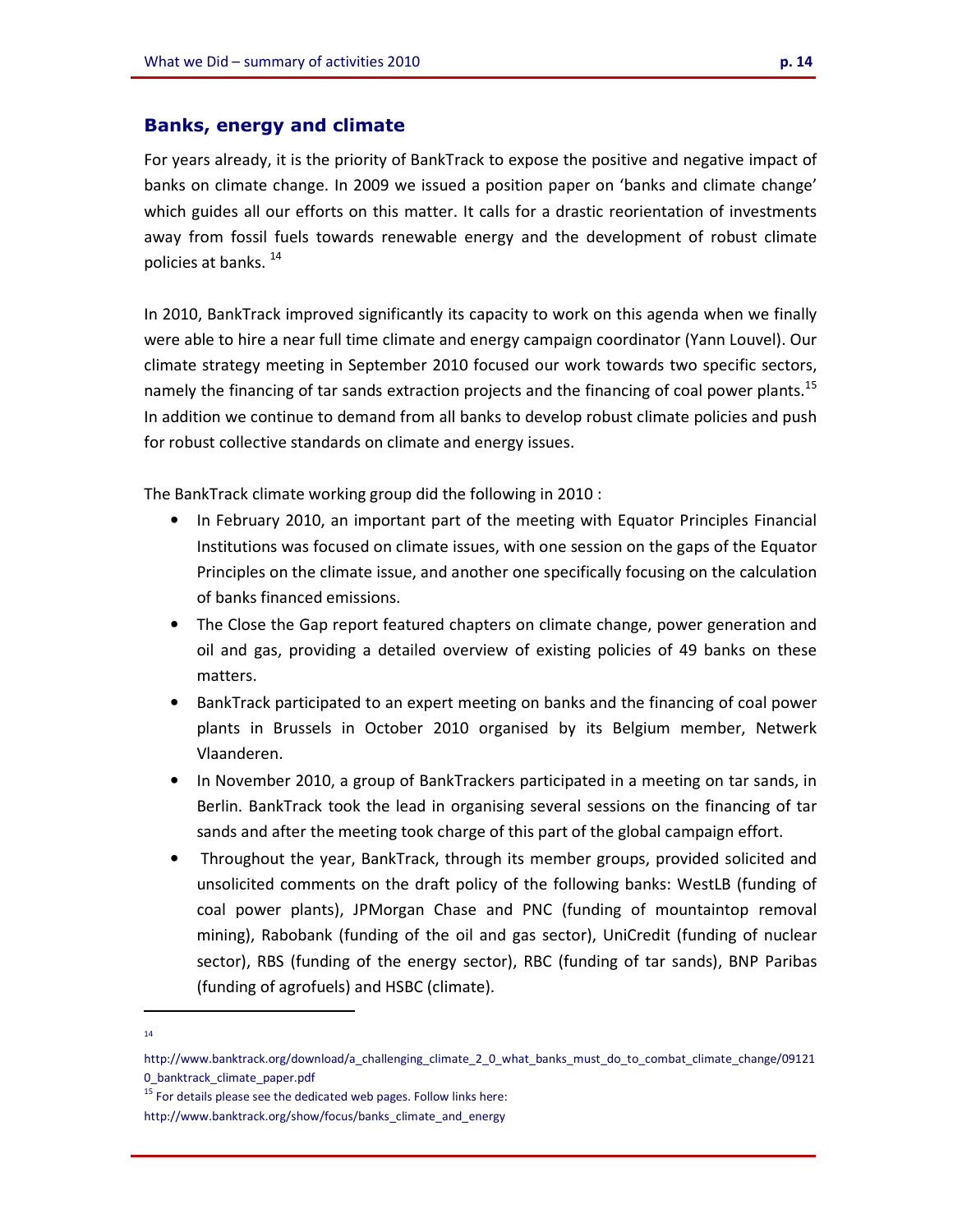• The dodgy deal campaign work continued to heavily focus on energy related deals. Our website now features 17 fossil fuel related projects.

# **Nuclear banks? No thanks!**



In April 2010 after much delay with the design, BankTrack was finally able to launch the 'Nuclear banks? No Thanks!' campaign and website. $16$  The website lists the involvement of nearly 40 international banks in the nuclear sector (from uranium mining to construction and operation of nuclear power plants. The website clearly shows the links between the main international banks, the main nuclear companies active in the nuclear

industry, and numerous nuclear dodgy deals around the world. The campaign is part of our collective effort to push for a major shift in energy investments, away from fossil fuels to renewable energy, yet without accepting nuclear energy as part of a sustainable energy mix. The site was well received and received additional prominent early 2011 during the crisis around the Japanese Fukushima reactors.

Following the launch, attention of BankTrack and partners focused on the financing of specific nuclear projects like the Angra 3 nuclear power plant project in Brazil, the Jaitapur nuclear project in India, and the Belene and the Mochovce projects in Europe. In September, BankTrack participated in a dialogue forum with banks from Germany, Switzerland and Austria on their involvement in the nuclear sector.

# **Banks and human rights**

The working group on banks and human rights aims to influence human rights policies of individual banks. The working group also continued to focus on the UN process on the responsibility of business to respect and promote human rights (the business and human rights framework), the so called Ruggie process. The working group has undertaken the following activities:

- As part of the Close the Gap research BankTrack assessed the quality of policies of 49 banks in relation to human rights, indigenous peoples and labour rights. The results can be found in the report itself and on the BankTrack website.<sup>17</sup>
- In July 2010, Bank Track submitted a paper $18$  to the special UN representative on Business and Human rights, Dr Ruggie, arguing on the differentiated responsibilities of

<sup>16</sup> www.nuclearbanks.org

 $17$  See http://www.banktrack.org/show/focus/close\_the\_gap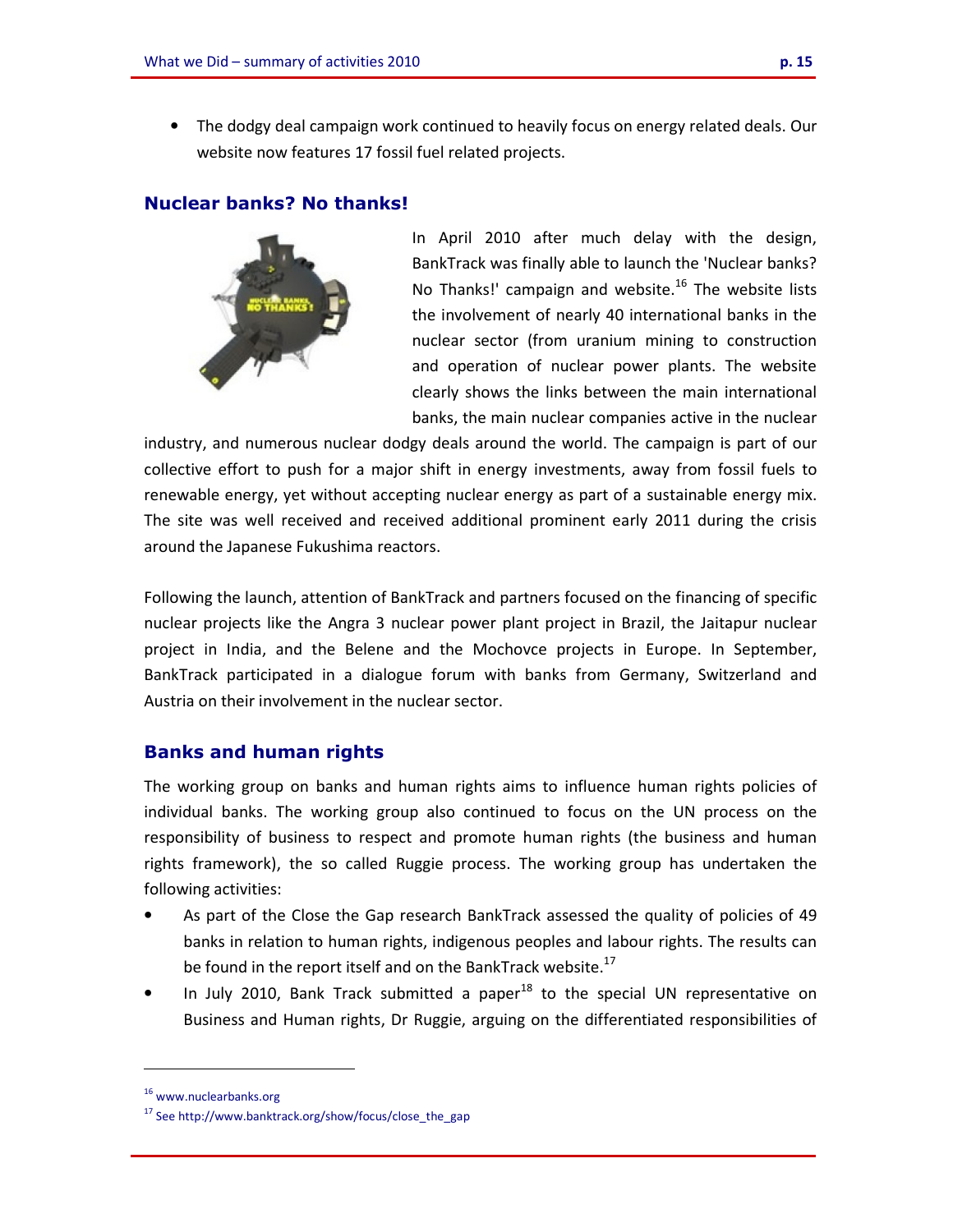Banks for respecting and promoting human rights. The submission was part of the ongoing consultation process on the Promote, respect and remedy framework.

• In October 2010, two members of the working group participated in the UN consultation on how to operationalize the business and human rights' framework.<sup>19</sup> At the meeting, chaired by Dr Ruggie in the Palais the Nations in Geneva, we further emphasised the need for a differentiated approach towards the financial sector.

Despite our efforts, until now neither the Framework nor the draft guidelines single out financial institutions as special category.

# **4. Member activities**

BankTrack is first and foremost a network shaped by the plans and activities of its members and partners in their own countries. The secretariat is there to help broadcast the message of our member groups to a worldwide audience, using the many communication channels now available to us. This is a brief overview of what member and partner groups of BankTrack have been up to in 2010:

#### **Accountability Counsel (United States)**

Accountability Counsel partnered with BankTrack to provide a concrete argument and proposal for what a private sector bank human rights policy should contain. We also discussed this proposal in a presentation at the World Legal Forum's Business and Human Rights conference in December 2010, attended by UN Special Representative John Ruggie. Accountability Counsel also participated as an instructor in the BankTrack Dodgy Deals training in the fall of 2010.

#### **Amigos da Terra – Amazonia Brasileira (Brazil)**

The Eco-Finance Program published an in-depth report on the financial risks associated with the Belo Monte Dam in the Brazilian Amazon.<sup>20</sup> As a result of this publication, which was coauthored with International Rivers, no private bank has financed the Dam so far. In addition, Eco-Financas continued its work on the Rio Madeira Dams, engaged with the IFC on the review of its Performance Standards, and contributed to the first Brazilian Fair Bank Guide that will be published in 2011.

i<br>I 18

<sup>19</sup> http://www.banktrack.org/download/banking\_it\_right/091001submission\_ohchr\_banktrack.pdf

http://www.banktrack.org/download/the\_human\_rights\_responsibilities\_of\_banks/310715\_hr\_responsibilities\_of\_banks\_su bmission\_to\_dr\_ruggie.pdf

<sup>20</sup> http://www.amazonia.org.br/arquivos/375854.pdf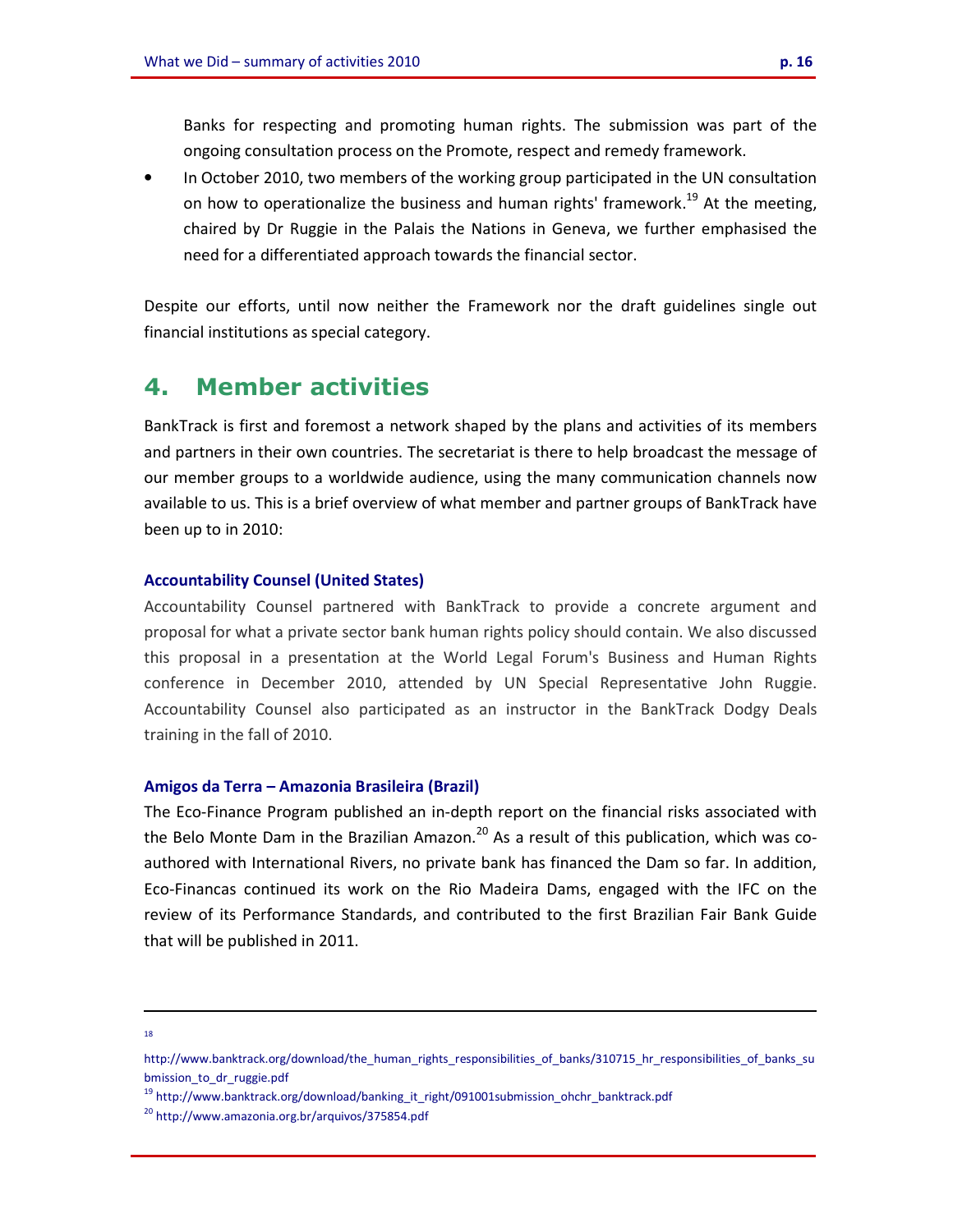#### **BDS Movement (Boycott, Divestment and sanctions) (Palestinian territory)**

One of the biggest successes of the BDS Movement was the announcement by Deutsche Bank that it will heed activists' calls to sell its shares in Elbit Systems, an Israeli military company that supplies the Israeli military and assists with the construction of Israel's illegal Apartheid Wall.

#### **Berne Declaration (Switzerland) (BD)**

The Berne Declaration launched a campaign website<sup>21</sup> on UBS and Credit Suisse and human rights in 2010. The BD has been urging the banks to develop and implement comprehensive rules for their involvement with high-risk business operations, then publish them to invite public scrutiny. In 2010, for the first time Credit Suisse published summaries of its internal policies and guidelines - an important step towards more transparency.

#### **Center for Human Rights and Environment – CEDHA (Argentina)**

CEDHA has engaged this past year on pushing for streamlining the international finance community with human rights, and much of this effort was focused on getting the International Finance Corporation (IFC) of the World Bank group to bring human rights content into its' Performance Standards. The recent global convergence on the Ruggie business and human rights framework has opened important windows of opportunities which we have been able to leverage in forums like IFC, the OECD Guidelines, GRI, and hopefully very soon, within the Equator Banks framework.

#### **CounterCurrent (Germany)**

CounterCurrent organised a Europe wide day of action against Akbank and Garantibank regarding their involvement in the Ilisu dam in Turkey. In reaction to the campaign, Akbank has announced not to fund similar projects in the future and to give greater consideration to environmental aspects.

#### **CRBM (Italy)**

l.

The main issues CRBM focused its work in 2010 were linked to tar sands exploitation and unconventional oil, the nuclear sector and the arms and defence sector. CRBM intervened in the AGMs of the Italian companies involved in dodgy projects followed by the BankTrack network. A new work on food speculation and land grabbing has been started in 2010, possibly directly involving the role of the banks in the next future. CRBM contributed in pushing Bank of Austria, part of Unicredit group, to not finance through a corporate loan the utility company running the Krsko nuclear power plant in Slovenia

<sup>&</sup>lt;sup>21</sup> http://bankenundmenschenrechte.ch/en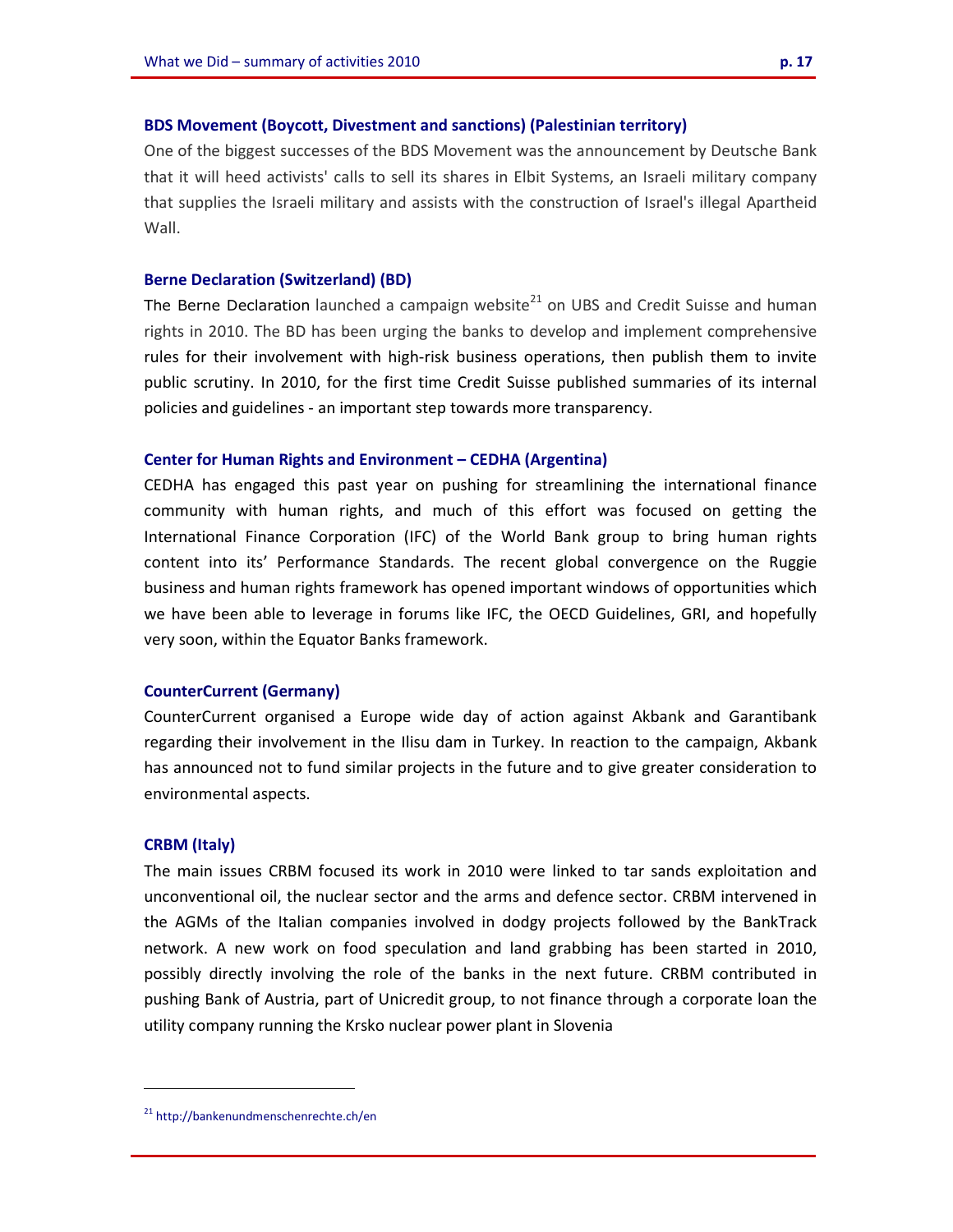#### **ECA Watch Austria**

ECA Watch Austria continued with its campaigns to stop the Ilisu dam project in Turkey, the Gunns pulp mill in Tasmania, and the Belo Monte dam project in Brazil. ECA Watch Austria collaborates in efforts taken by our Turkish partner organisations against the involvement of Akbank, GarantiBank and Halkbank in the Ilisu dam project.

#### **Finance GreenWatch (FGW) Japan –member since feb 2011-**

FGW has been launched in February 2011 as a partner of BankTrack in Japan. From its inception, it has collected and provided a lot of information related to environmental financing especially on Japanese financial institutions. At the middle of March, during just one and half month, it has carried over 100 articles on environmental finance information in its web-site.<sup>22</sup> After the huge earthquake and thereafter serious troubles in nuclear power plants of Tokyo Electric Power Company (TEPCO), it has also provided information to BankTrack members and public on nuclear issues and nuclear banks in Japan.

#### **Friends of the Earth Europe**

Friends of the Earth Europe monitored and influenced bank regulation and financial market reforms on the European level. As part of FoEE's extractive industries campaign, FoEE and CRBM sent letters to various banks exposed in ENI regarding their tar sands projects in Congo. This year's Worst EU Lobby Awards featured a new category for financial institutions, in which Goldman Sachs and the derivatives lobby group ISDA have been given the dubious honour of being named the Worst EU Lobbyists of 2010.

#### **Friends of the Earth Scotland**

FoE Scotland co-organised a week of action around the RBS AGM in Edinburgh focused on its financing of Alberta tars ands and Vedanta's bauxite mining, including a 'People's AGM', a projection onto the AGM venue, a protest outside the real thing and a lunchtime information session in the Scottish Parliament.

#### **Friends of the Earth – United States**

 FOE US supported communities impacted by the Shwe gas pipeline and the Rio Blanco mine, including filing a complaint at the Hong Kong Stock exchange requesting that Zijin mining discloses the risks associated with the Rio Blanco project. In the US, FOE critiqued carbon trading proposals and successfully advocated for tougher regulations for derivatives. In addition, FOE US and RAN recently started a campaign to pressure Citigroup to cease financing TransCanada, the company building the Keystone XL tar sands pipeline.

<sup>22</sup> http://financegreenwatch.org/jp/,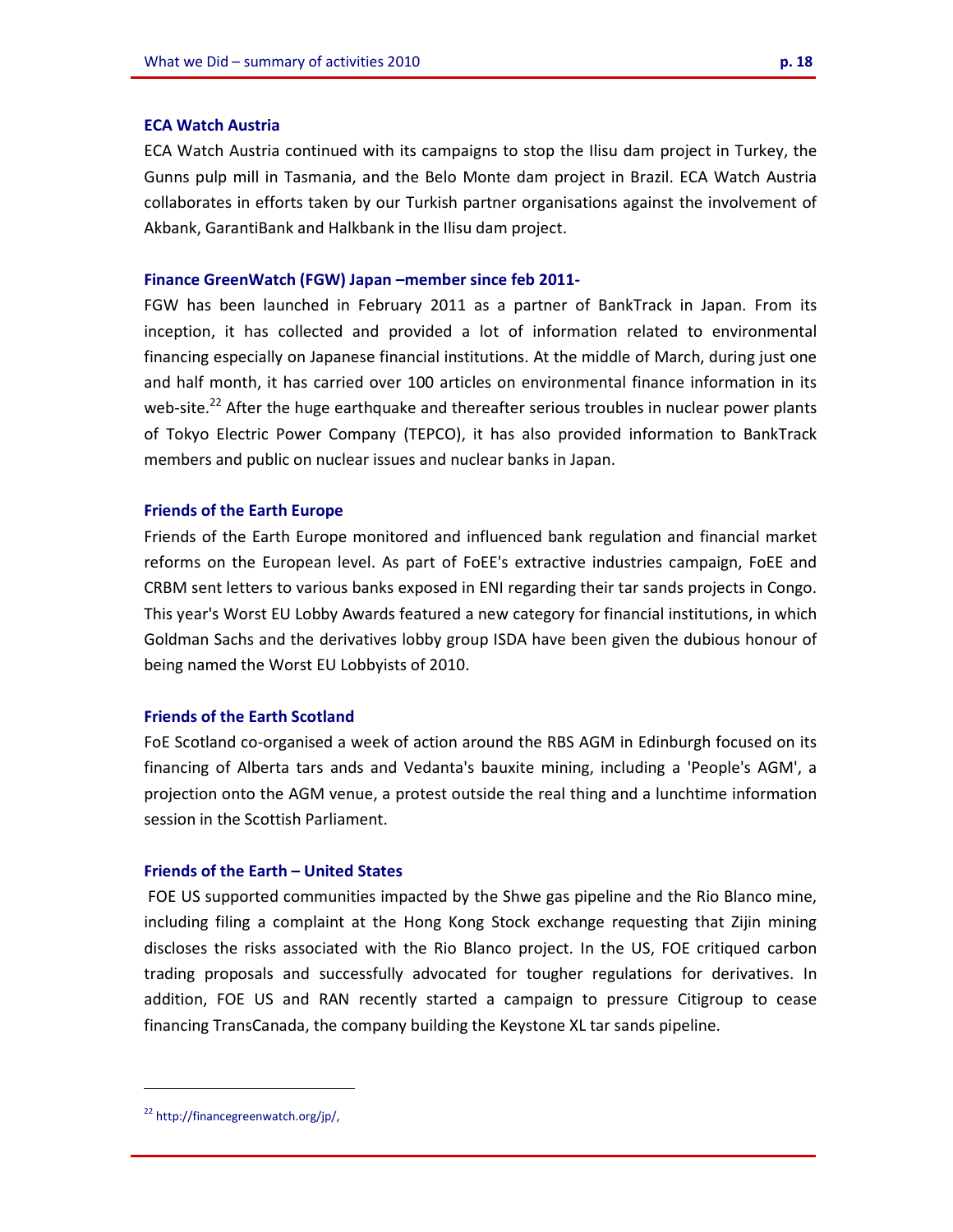#### **Greenpeace International**

Greenpeace launched with BankTrack the "Nuclear Banks" website on www.nuclearbanks.org. It started a campaign targeting BNP Paribas on its nuclear financing, specifically of the Angra 3 project in Brasil and the Jaitapur project in India, and targeted with urgewald German banks on the Angra 3 project. Greenpeace had ongoing contacts with several banks, including among others UniCredit and WestLB, about their bank energy policies.

#### **Green watershed (China)**

Green Watershed presented another "Green Banking Innovation Award" and the "Environmental Information Disclosure Award" (2010). China Merchants Bank and Industrial Bank received them respectively. Green Watershed published the 'Environmental report on Chinese Banking' and was in close contacts with the Chinese banks about this report. Last, Green Watershed made a website on banking and green finance<sup>23</sup>.

#### **International Accountability Project (IAP)**

In 2010, IAP made several key submissions to the IFC Policy Review and advocating for strengthened protections for communities affected by IFC-funded projects. We also supported two community-led campaigns against damaging projects in Phulbari, Bangladesh, and Contamana, Peru. The Phulbari campaign is currently a spotlight campaign for both Cultural Survival and Mangrove Action Network, due in part to support from IAP.

#### **International Rivers (United States) (IRN)**

International Rivers conducted another field survey at Theun-Hinboun in November 2009 and wrote additional letters to the Equator Principles Financial Institutions and Statkraft in December 2009 and March 2010. In response of letters from International Rivers and BankTrack, at least two of the banks conducted missions to the area to review the project's compliance with the Equator Principles. International Rivers also repeatedly appealed to commercial banks not to adopt or support the Hydropower Sustainability Assessment Protocol (HSAP), which would weaken existing standards in the hydropower sector.

#### **Les Amis de la Terre (France)**

As a result of a "carbon ranking" of French banks launched by Les Amis de la Terre, important banks like BNP Paribas announced publically that they would start working on the calculation and reduction of their carbon induced emissions. Les Amis de la Terre published a report on SRI funds, which sparked off a great debate in the media and among specialists, and raised public awareness through the launching of a new website.<sup>24</sup> Les Amis de la Terre were pleased

<sup>23</sup> http://www.cgbw.org

<sup>&</sup>lt;sup>24</sup> www.financeresponsable.org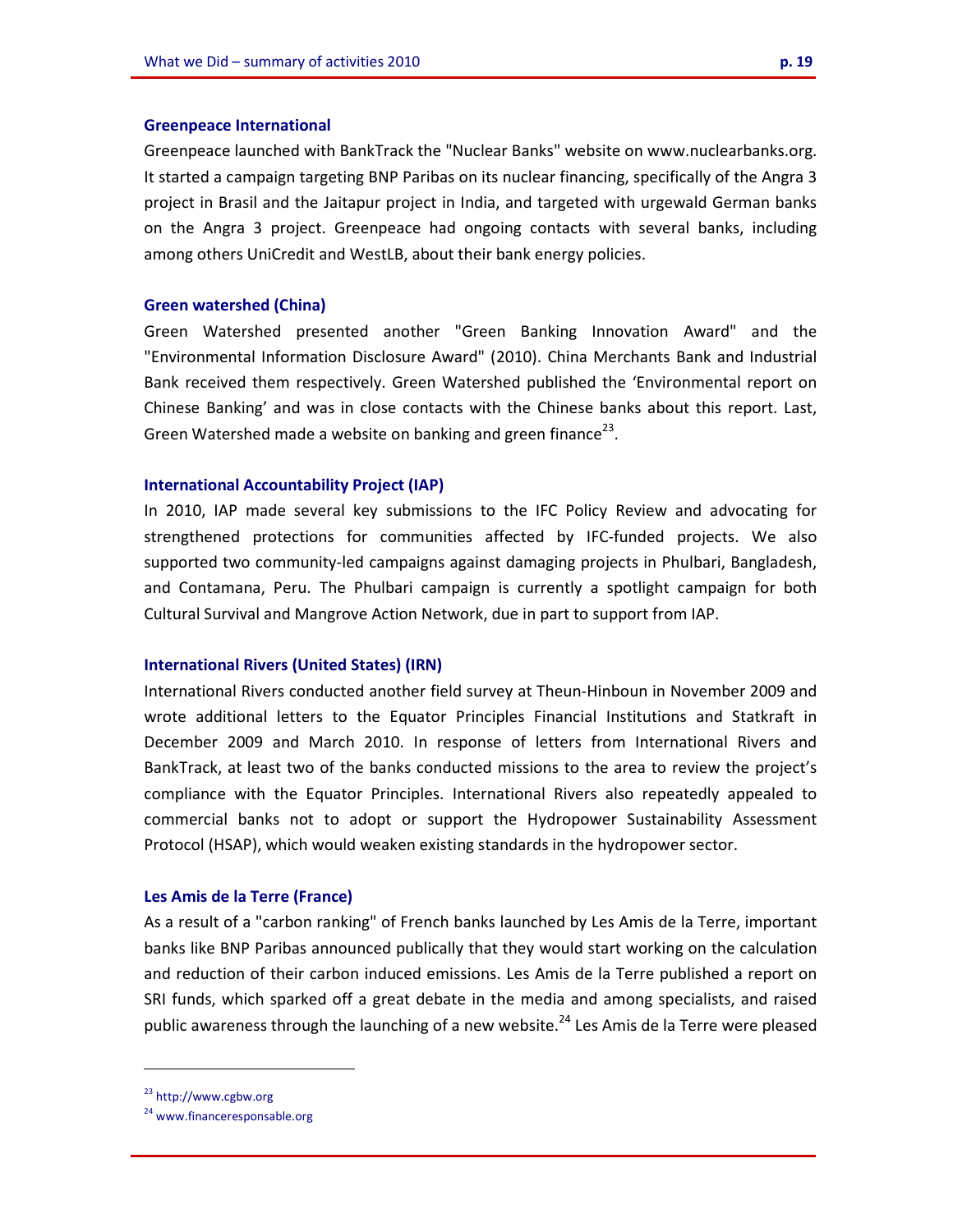to get a victory after three years of campaigning against BNP Paribas: the bank finally announced its withdrawal from the project of Belene nuclear power plant.

#### **Milieudefensie (Netherlands)**

Friends of the Earth Netherlands found out that Dutch citizens invested over 1.6 billion euro's in tar sands via their pension funds and pension savings in banks. On the campaign website for this tar sands project<sup>25</sup>, people can send a request to their pension fund to stop investing in tar sands. FoE Netherlands also continued its key involvement in the Dutch fair bank guide<sup>26</sup>

#### **Mineral Policy Institute (Australia)**

MPI continued its focus on mining in the Pacific, particularly in relation to the disposal of mine waste at sea. MPI supported local groups challenging the PNG Government's approval for Ramu Nickel to dump 5 million tons of tailings per year into the Astrolabe Bay. Not only has the legal case challenged destructive mine waste disposal, it has challenged the way development occurs in PNG and encouraged and empowered locals to be involved in mine decision making and a more reasonable share of the benefits. MPI continues to engage with mining companies and their banks to improve mining practice and reduce negative impacts with a focus on mine waste and implementing Free Prior and Informed Consent.

#### **Netwerk Vlaanderen (Belgium)**

Netwerk Vlaanderen, together with IKV Pax Christi has updated the report "Worldwide Investments in Cluster Munitions; A Shared responsibility", which is used by campaigners in 16 countries who have launched national disinvestment campaigns. At least ten financial institutions and investors have made public they have taken action in response to the campaign. Netwerk Vlaanderen has also launched the Bankroet campaign in June 2010, aiming to end banks' financing of coal fired power plants. In the framework of this campaign, we have sensitised the Belgian public, and we have organised a round table on banks and climate change.

#### **NGO Forum on ADB (Philippines)**

NGO forum has been successfully engaged in the review of two most important ADB policies such as Public Communication Policy (PCP) and Accountability Mechanism Policy. Members of Forum have been successfully campaigning on ADB funded projects especially in Cebu (Philippines) where a South Korean private company is involved. NGO forum is seeking to expand its attention to commercial bank operations in the region

<sup>25</sup> www.milieudefensie.nl/teerzand

<sup>26</sup> www.eerlijkebankwijzer.nl.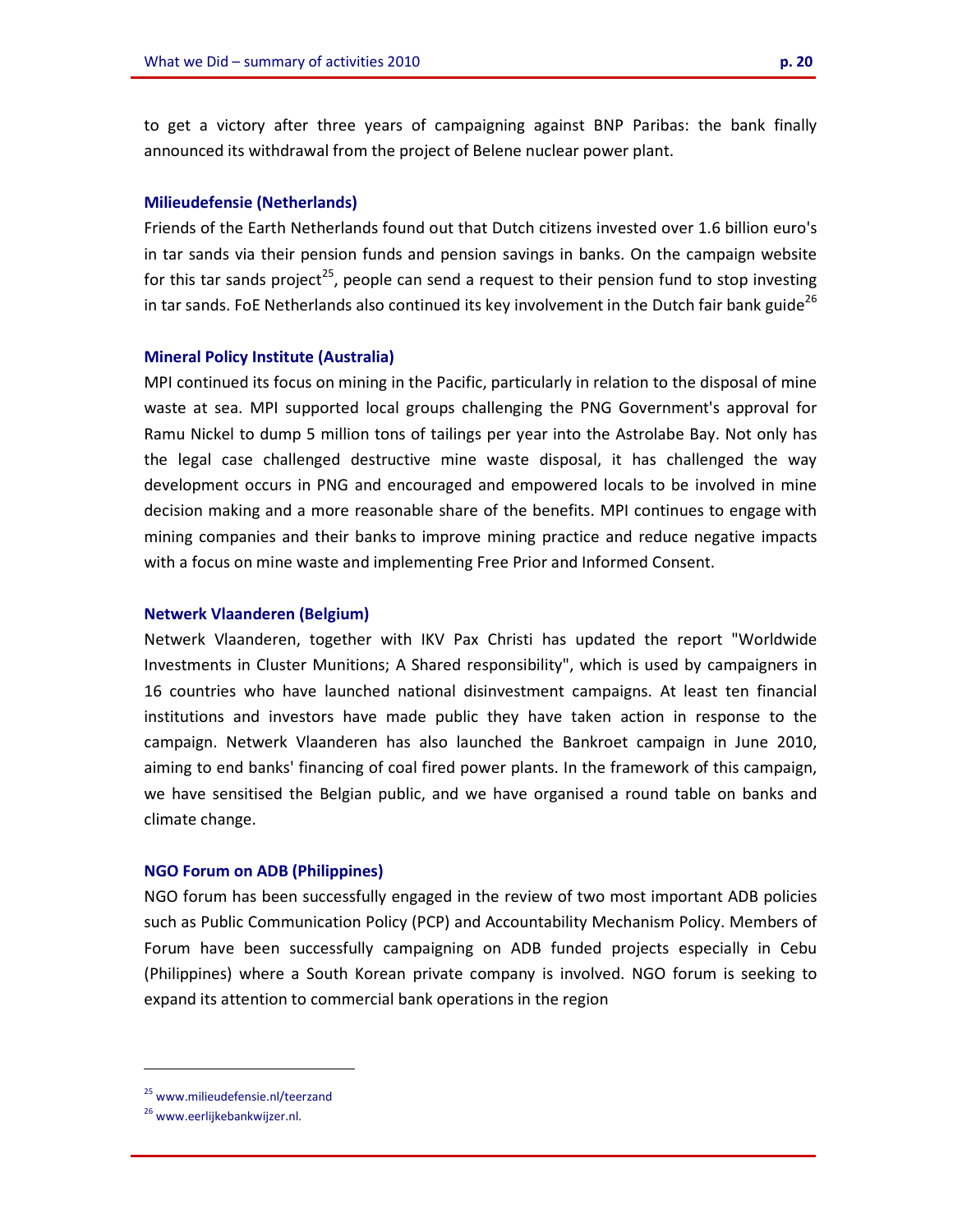#### **Pacific Environment (United States)**

Pacific Environment collaborated with Sakhalin Environment Watch (SEW), WWF and other Russian and international NGOs to press Credit Suisse, Mizuho and other private banks to intervene to stop negative environmental and social impacts of the Sakhalin II oil and gas project in the Russian Far East, including a liquid natural gas facility which displaced local villagers, and potential construction of a new offshore oil and gas platform that threatens the critically endangered Western Gray Whale. Pacific Environment publicized negative impacts of the Papua New Guinea Liquid Natural Gas project and collaborated with an international NGO network opposing public and private financing for the Kusile coal power project in South Africa.

#### **Platform (United Kingdom)**

PLATFORM (UK) released a report on UK banks financing of tar sands which was used by widespread grassroots activism, including the Climate Camp at RBS headquarters in Edinburgh. Having met with HSBC several times, PLATFORM was pleased to see its new energy policy with restrictions on coal and tar sands.

#### **Profundo (the Netherlands)**

Profundo undertook research projects for many BankTrack members and other NGOs on the role of banks and other financial institutions in financing cluster munitions and other controversial weapons, coal mining and coal-fired power plants, tar sands, companies involved in human rights abuses, the garment sector, nuclear energy, large hydropower projects, (feedstock for) biofuel and other controversial projects and companies. Profundo finalized the Close the Gap study on policies of international banks, contributed to the BankTrack training on Dodgy Deals and drafted submissions to the BCBS and the EU on including sustainability criteria in financial regulation.

#### **Rainforest Action Network (United States)**

In 2010 Rainforest Action Network put ongoing pressure on the biggest funders of mountaintop removal coal mining through high-visibility protests. By the middle of 2010 the campaign was highly successful in eliciting formal public MTR policy responses from individual banks. RAN also worked to push the Canadian bank, RBC to address their financing of Canadian tar sands. In December 2010, RBC made public its new environmental and social standards which will govern financing of clients in high-impact sectors including Canada's tar sands. RAN is also monitoring the implementation and impact of the Carbon Principles.

#### **SOMO (Netherlands)**

SOMO has worked on finance regulation through monitoring EU policies and related problems with trade agreements/GATS. SOMO has done capacity building with EU and Southern NGO's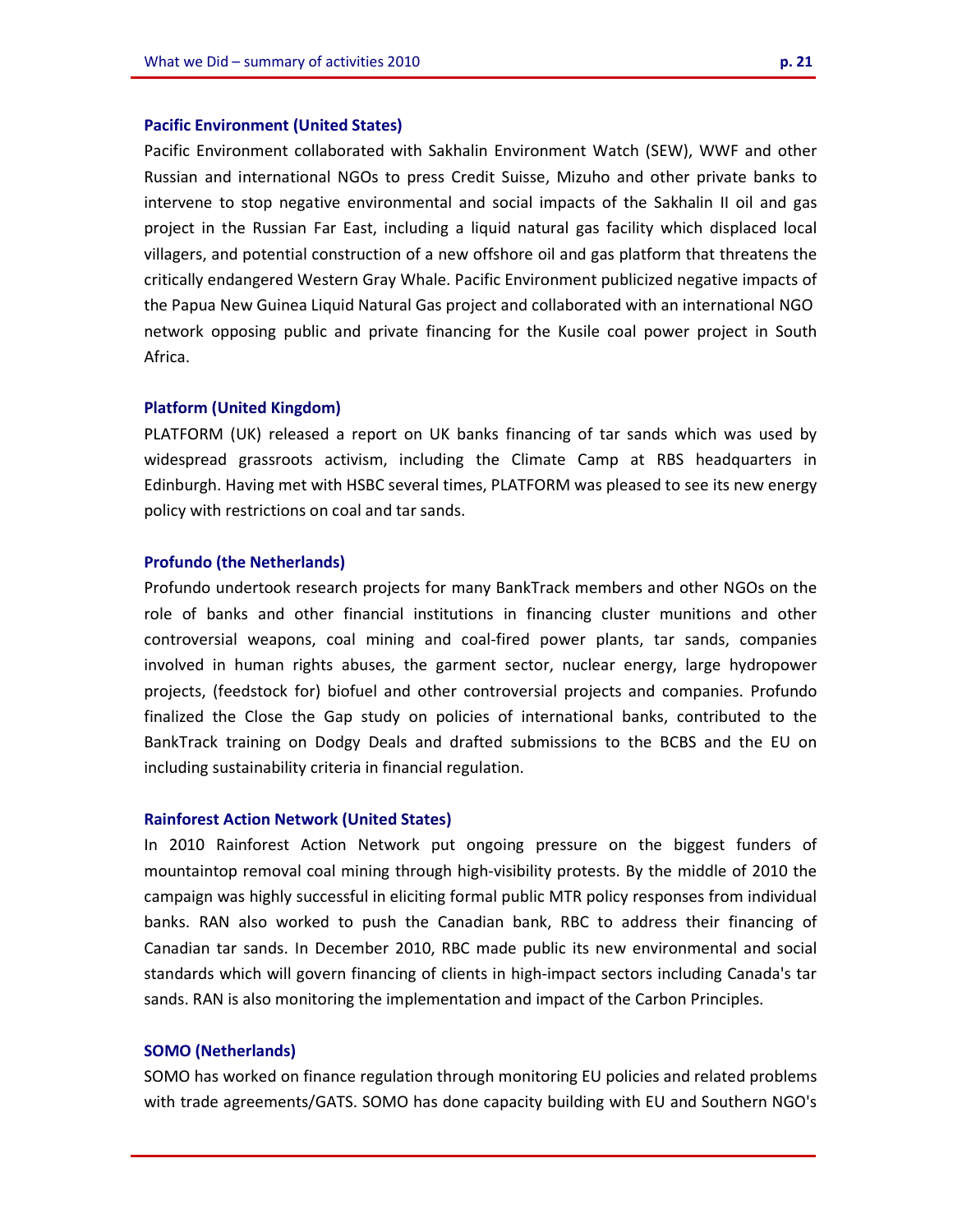(a.o. Brasil Fair Bank Guide) and participated in the Dutch CSR-platform. Specific research has been done into food speculation en ESG in risk assessment and asset management of European banks and controversial issues of ING (a.o. its taxation evasion through Swiss procurement) and Aegon. SOMO has also delivered input in the Ruggie process.

#### **The Wilderness Society (Australia)**

Continued to work on the guns paper mill, scoring a victory as the company in 2010 decided to engage in negotiations to radically redesign the proposed plant. WSI also engages with ANZ and Westpac banks

#### **urgewald**

In 2010 urgewald worked mainly on the topics of banks and nuclear power and banks and cluster munition. We participated in the research and launch of the "nuclear banks no thanks" campaign, participating in the writing of a briefing paper for the launch of the website and addressing Deutsche Bank as the most radioactive bank in Germany at their AGM. We further held a dialogue with banks on the issue of financing nuclear power. In December we launched a German consumer brochure on the nuclear banks no thanks research, describing the involvement of the most important German banks in the nuclear industry. In May we launched a study on involvement of German banks in controversial weapons producers, focussing on Deutsche Bank as biggest German player in this area. In December we presented a research on the involvement of the 15 largest banks in cluster munitions, met with huge media interest.

#### **World Resources Institute (United States) (WRI)**

The WRI engaged actively with the IFC on the review of its Performance Standards, which are used by the Equator Principle banks and others worldwide. WRI's interventions have helped to promote stronger language on climate change, indigenous peoples' rights, human rights, ecosystem services, and community engagement. The policy is to be approved in 2011.

# **5. Network development**

BankTrack requires constant maintenance, expansion and training. Within this work pillar we group all activities aimed at becoming a better, stronger, bigger and more effective network, and to share our knowledge and experience with as many working partners as possible.

#### **Membership**

at the end of 2010 BankTrack consisted of 19 members and 16 partners, an increase of five compared to 2009 (indicated with \* below). We partially achieved our objective to involve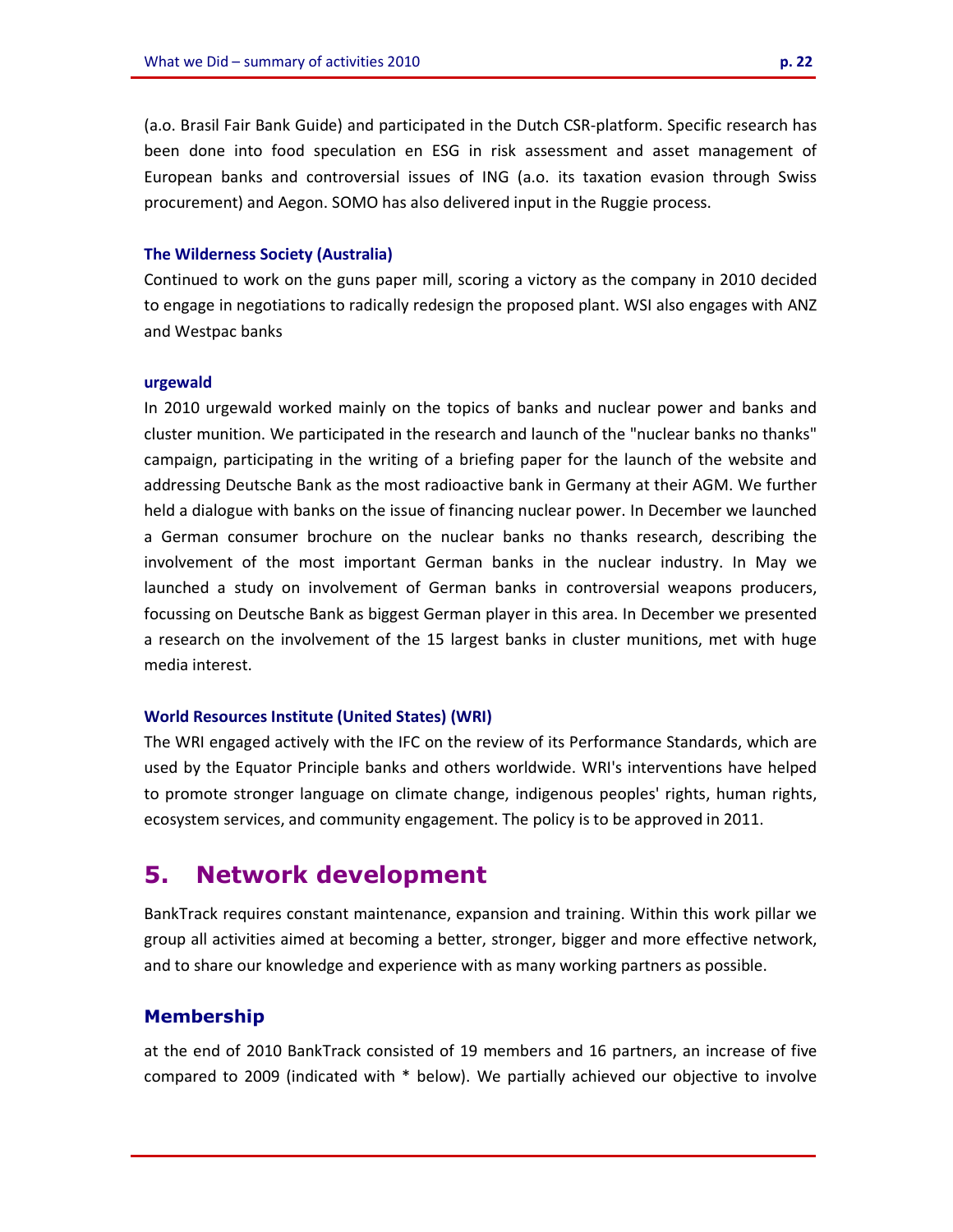more Southern organizations when we included the Palestinian organization 'BDS Movement' and the Philippine-based 'NGO Forum on the ADB'. The network now consists of<sup>27</sup>:

#### **Members**

- 1. Amigos da Terra Amazonia Brasileira Brazil
- 2. Berne Declaration Switzerland
- 3. CEDHA Argentina
- 4. CounterCurrent Germany
- 5. CRBM Italy
- 6. Friends of the Earth United States
- 7. Friends of the Earth Scotland- United Kingdom\*
- 8. Green Watershed China
- 9. International Rivers United States
- 10. Les Amis de la Terre France
- 11. Milieudefensie, FoE Netherlands
- 12. Mineral Policy Institute Australia
- 13. Netwerk Vlaanderen Belgium
- 14. Pacific Environment United States
- 15. Platform United Kingdom
- 16. Rainforest Action Network United States
- 17. SETEM Spain
- 18. urgewald Germany
- 19. The wilderness society Australia

#### **Partners**:

- 1. Accountability Counsel- United States\*
- 2. Amazon Watch United States
- 3. Antiatom Szene Austria\*
- 4. BDS Movement Palestine\*
- 5. ECA watch Austria
- 6. Friends of the Earth Europe
- 7. Friends of the Earth Japan
- 8. Global Witness United Kingdom
- 9. Greenpeace International
- 10. International Accountability project United States
- 11. NGO Forum on the ADB Philippines\*
- 12. Profundo Netherlands

 $27$  The Japanese coalition 'Financegreenwatch' joined BankTrack early 2011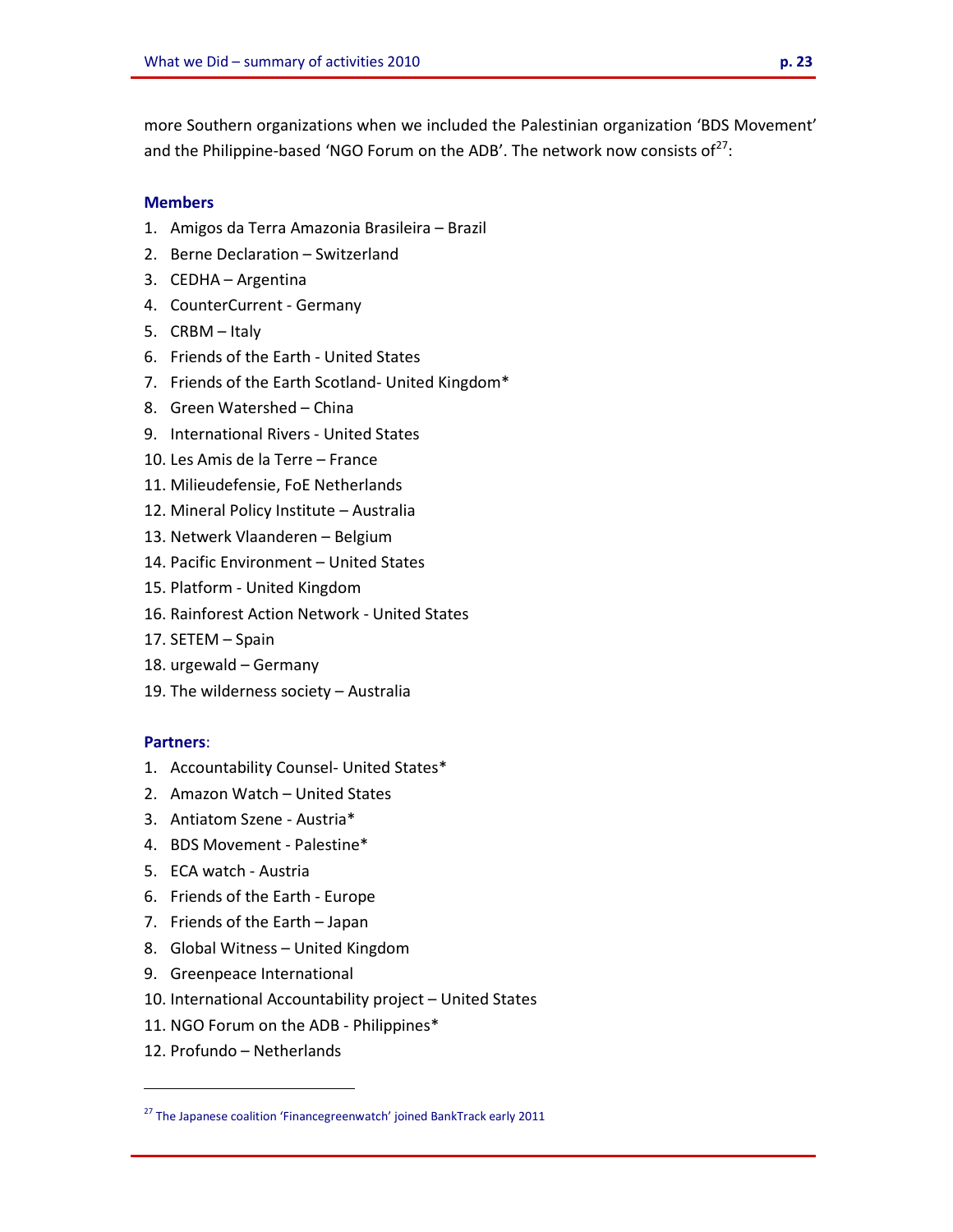- 13. SOMO Netherlands
- 14. The Cornerhouse United Kingdom
- 15. WISE Netherlands
- 16. World Resources Institute United States

## **Secretariat**

The BankTrack secretariat in Nijmegen is the central coordination body of the network. Throughout 2010 the secretariat functioned well, with some team changes taking place during the year. In 2010, the secretariat staff consisted of:

- Johan Frijns, Coordinator (1 fte)
- Jora Wolterink, Research and communication officer (.88 fte)
- Yann Louvel, Climate and Energy campaign coordinator (.88 fte) (started in September)
- Sonja Willems, Campaign coordinator (.88 fte) (left in October)
- Raymon van Vught, web assistant (.22 fte)
- Roel van den Bosch, financial manager (.17 fte)

Total staff capacity of the secretariat corresponds to 3,15 full time equivalent.

# **Steering committee**

The steering committee oversees the development of the network and the work of the secretariat. Within the steering committee, three members form the board of the BankTrack foundation, the legal entity that is behind the network and secretariat. A new steering committee was elected at our strategy meeting in February 2010 and served all through 2010:

- Andrea Baranes (CRBM, Italy) (board member)
- Andreas Missbach (Berne Declaration, Switzerland) (board member)
- Michelle Chan (Friends of the Earth US) (chair of the board)
- Roland Widmer (AdT Amazonia Brasileira, Brazil)
- Annie Joh (Setem, Spain)

# **Training**

in October and November 2010, BankTrack organized a campaigners training under the name 'Dealing with Dodgy Deals' for its members and selected invited NGOs. The objective of the training was to improve the knowledge and skills of BankTrack members involved in campaigns against harmful bank financed projects.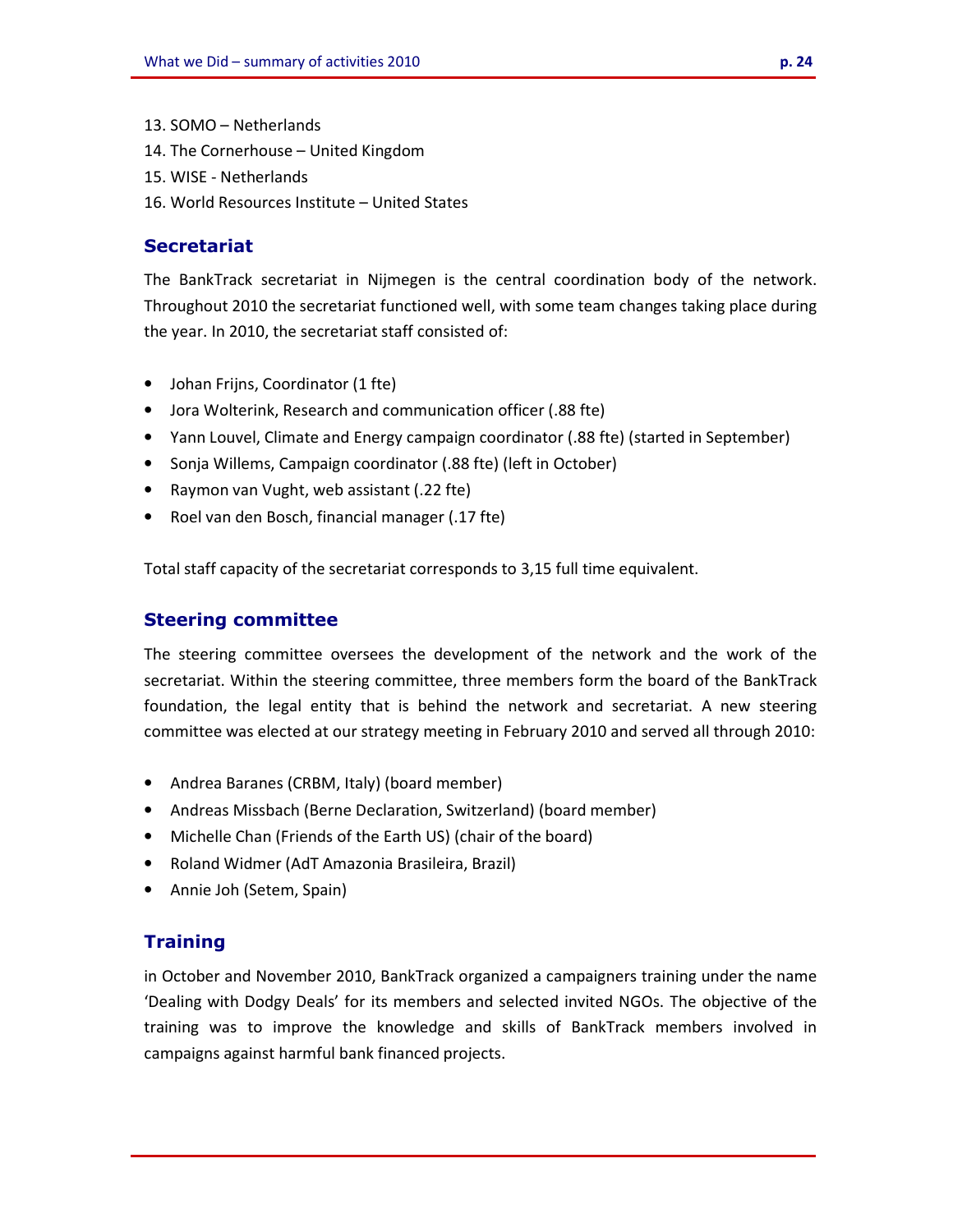The training consisted of two parts: the first part was a so called e-training; eight lectures provided by professionals in a conference call, supported by PowerPoint presentations. These e-sessions were attended by an average number of 15 participants.



The second part of the training consisted of a four day long skills training in Heemskerk castle in the Netherlands. Thirty persons attended the skills training and graduated. The e-sessions have been recorded and have already been re-used.

## **Gender programme**

l.

In 2010, BankTrack continued to implement the gender action plan that was developed in 2009 in cooperation with US based Genderaction. We aim to ensure that the network is a fully gender balanced undertaking on all levels, as illustrated in the table below:<sup>28</sup>

| indicator                             | women / men      | percentage women |
|---------------------------------------|------------------|------------------|
| Banktrackers registered               | 43/54            | 44               |
| Staff secretariat                     | (20112/3)<br>2/4 | 33               |
| Steering cie                          | 2/3              | 40               |
| Participants Zuerich meeting          | 13/16            | 45               |
| Participants campaigners training     | 17/11            | 61               |
| Participants climate strategy meeting | 11/8             | 58               |

we also aim to ensure that gender differentiated impacts of bank investments and policies are addressed in all our publications and reports, as well as in our training efforts for campaigners. To achieve this we, amongst other things:

• invited gender experts to proofread our close the gap report, leading to adaptations in the text where required

 $^{28}$  A more detailed report ion the implementation of the gender action plan is available upon request.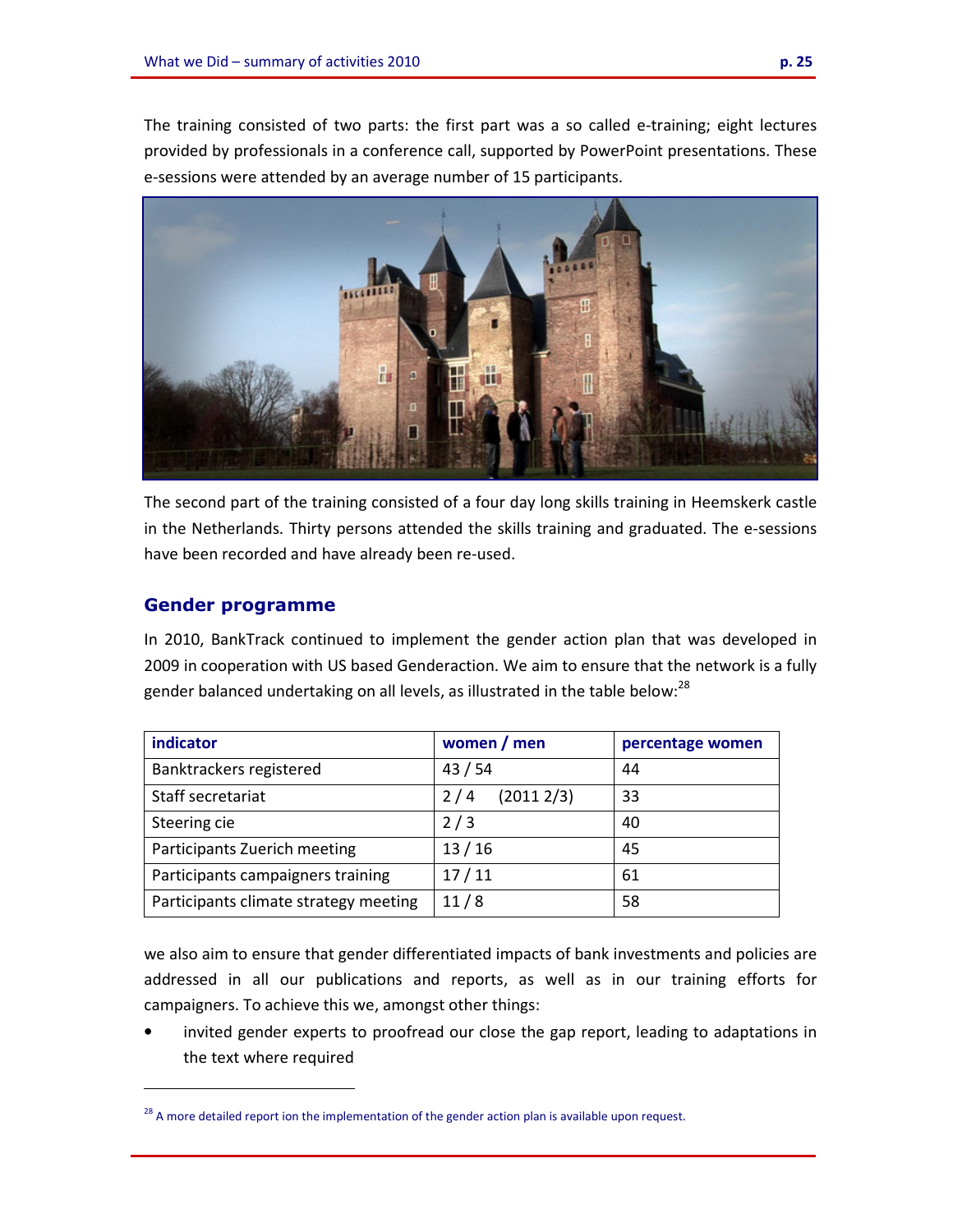- invited a gender expert (Titi Soentoro) to join the organising team of the campaigners training, ensuring that the workshops addressed gender impacts of projects that we campaign on
- explicitly request campaigners to address the gender impact of dodgy deals in the profile (but seeing too little result)

# **6. Output**

# **Publications**

In 2010 BankTrack released the following publications:

- Bold steps forward; towards equator principles that deliver to people and the planet (Jan. 2010)
- Going round in circles; an overview of bank-NGO engagement with the Equator Principles (Jan. 2010)
- Submission to Basel Committee (April 2010)
- Close the Gap (April 2010)
- The human rights responsibilities of Banks (July 2010)

In addition to publications under the network name, our members produced dozens of additional publications, often co-sponsored by BankTrack. The full overview can be found on the publications page of the BankTrack site. $^{29}$ 

# **Website**

l.

For many external observes, BankTrack *is* our website. In 2010 we further developed our website into a much valued source of information and an online meeting/work place for our members. At the end of 2010 we started a website review process, paving the way for a full overhaul of the site in 2011. Amongst other things we implemented the following (figures February 2011) :

- We expanded the bank profiles section: we now have 93 banks profiled at the website. These profiles provide information about banks' policies and practices (how they are involved in Dodgy Deals).
- We expanded the Dodgy Deal section: there are 44 dodgy deals online, of which 32 are active files.
- The company section now features 18 profiles of controversial companies.

<sup>&</sup>lt;sup>29</sup> See: http://www.banktrack.org/show/pages/publications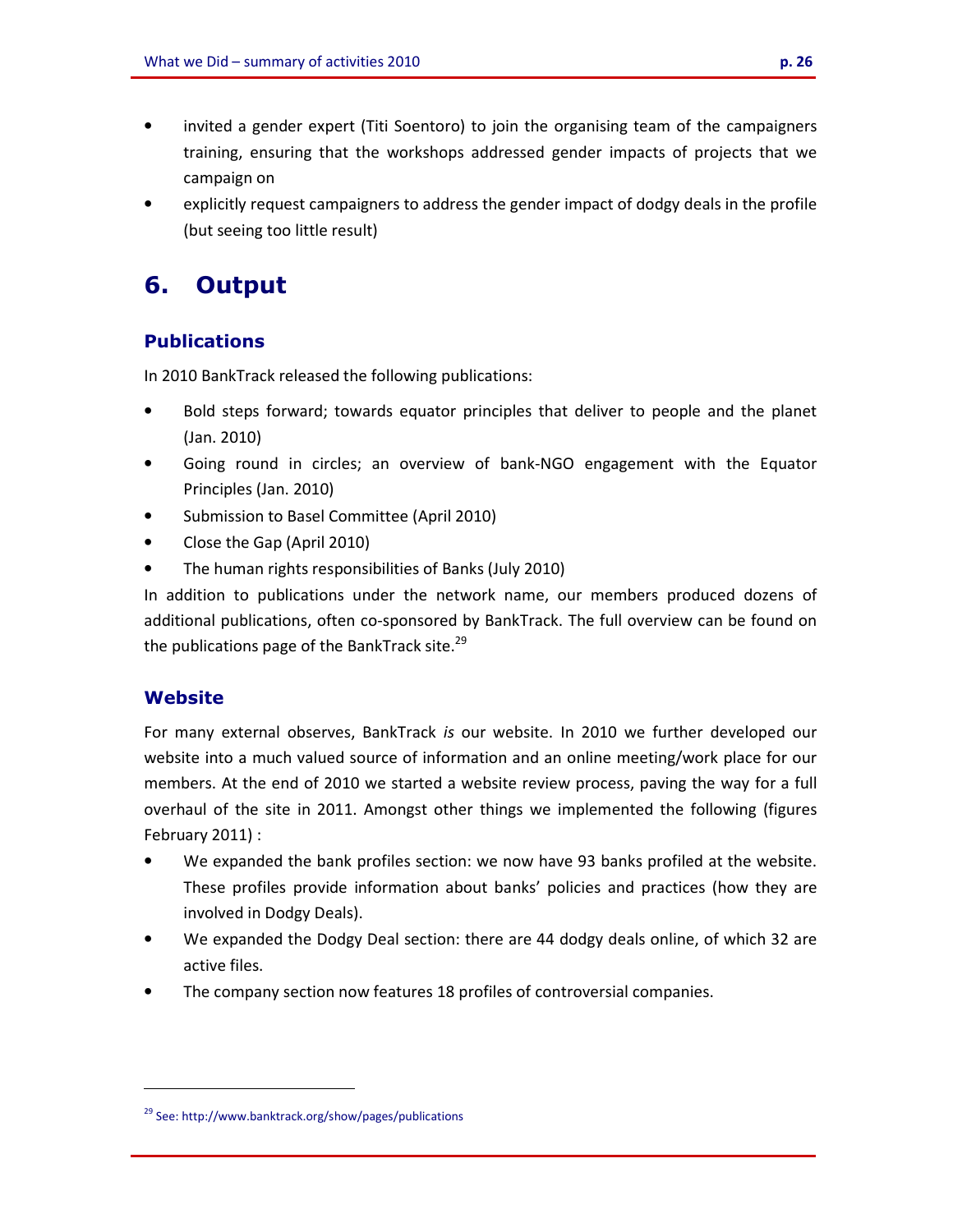- We have tailor-made logins for different groups of individuals at the website; members/partners, external working partners and bankers, with all user groups able to edit defined parte of the website.
- We expanded the news section on the website with external news; relevant news items that are not from our members.
- Our latest tweets are featured at the website, we link the website to our accounts at Twitter, Facebook, Wikipedia and Youtube. Our twitter page currently has 390 followers (doubled compared to last year), ranging from corporate citizens to interested individuals and journalists. Our Facebook page has 280 'fans'.

The website is under continuous development, with support of Easymind web design. The average number of unique visitors a day is 400-500 (February 2011). The average number of page views a day is 900. Visitors are mostly interested in our dodgy deal pages.

# **Email lists**

BankTrack maintains a large number of discussion- and outreach lists that we use to target our key audiences of bankers, analysts, media and fellow NGOs. The most important lists are:

- *BankTrack-info* is an open information list providing overall information on the private financial sector to NGOs and individuals: 638 subscribers (February 2011, increase of 150 compared to last year)
- *BankTrack-members* is the internal discussion list for BankTrack members to freely debate strategies and campaign plans. 96 subscribers (February 2011, increase of 20 compared to last year)
- *BankTrack-news bankers* is the announcement list for members of the private financial sector that wish to be informed about BankTrack activities: 974 subscribers (February 2011)
- *BankTrack news analysts* is the announcement list for analysts, researchers and consultants that wish to be informed about BankTrack activities: 345 (February 2011)
- *BankTrack-press* is the list for media. 580 subscribers (February 2011)

In 2010 we posted a total of 99 press releases, an average of two per week

## **Meetings, trainings, outreach**

Throughout 2010, BankTrack representatives took part in many events, meetings, conferences, trainings and consultations related to sustainable banking. The list of such events with BankTrack involvement is very long, so what follows is only a brief overview: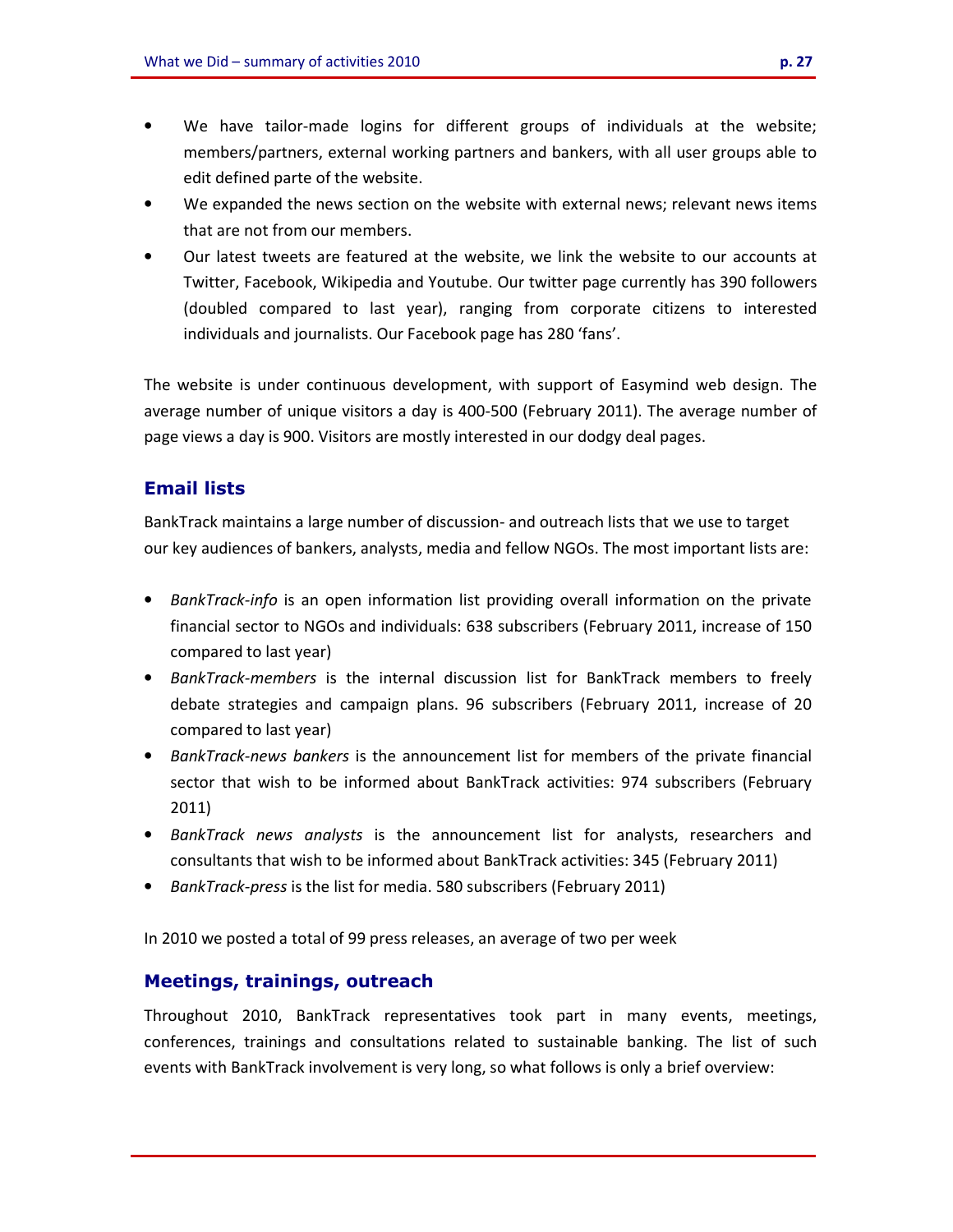- January, Zuerich: BankTrack members attend the BankTrack strategy meeting 2010.
- February, Equator Principles Financial Institutions meeting in Zuerich, BankTrack members attend
- February, United States: RAN organizes international day of action against Mountain Top Removal
- February, BankTrack meeting on nuclear banks in Amsterdam, many members attend.
- March, BankTrack members all over Europe protest at Garantibank and Akbank offices against Ilisu Dam in Turkey
- March, Philippines, BankTrack coordinator attends annual meeting NGO Forum on the ADB, provides training session
- May, meetings with Dutch parliament and politicians on financial regulation
- June, Brussels, BankTrack coordinator attends meeting on financial regulation on European level
- June, Eindhoven, BankTrack communication officer meets Deutsche Bank head of sustainability
- June, Dusseldorf, Dialogforum with German bank WestLB, BankTrack coordinator attends.
- July, Hamburg Germany, symposium on financial institutions and transparency, BankTrack campaign coordinator speaks in panel on transparency.
- July, Brussels, meeting on IFC performance standards, BankTrack coordinator attends.
- August, Edinburgh, climate camp against RBS; BankTrack members Platform and Friends of the Earth Scotland actively participated.
- September, Frankfurt, roundtable on banks and nuclear energy, BankTrack climate coordinator attends
- September, Sussex UK, meeting on banks and human rights, BankTrack coordinator presents BankTrack work and position.
- September, Brussels, meeting on food speculation, organized by BankTrack partner SOMO
- September, Brussels, FoE Europe meeting "Make finance work"
- September, Barcelona, conference on corporate social responsibility and financial institutions. BankTrack coordinator presents campaign.
- October, Amsterdam, arms divestment workshop for NGO's, organized by BankTrack member Netwerk Vlaanderen.
- October, Mexico, BankTrack member International Rivers organizes 'Rivers for life', international meeting on dams
- October, Geneva, Switzerland, BankTrack coordinator and Andreas Missbach from Berne Declaration attend meeting on banks and human rights with John Ruggie, Special Representative of the Secretary-General on the issue of human rights and transnational corporations and other business enterprises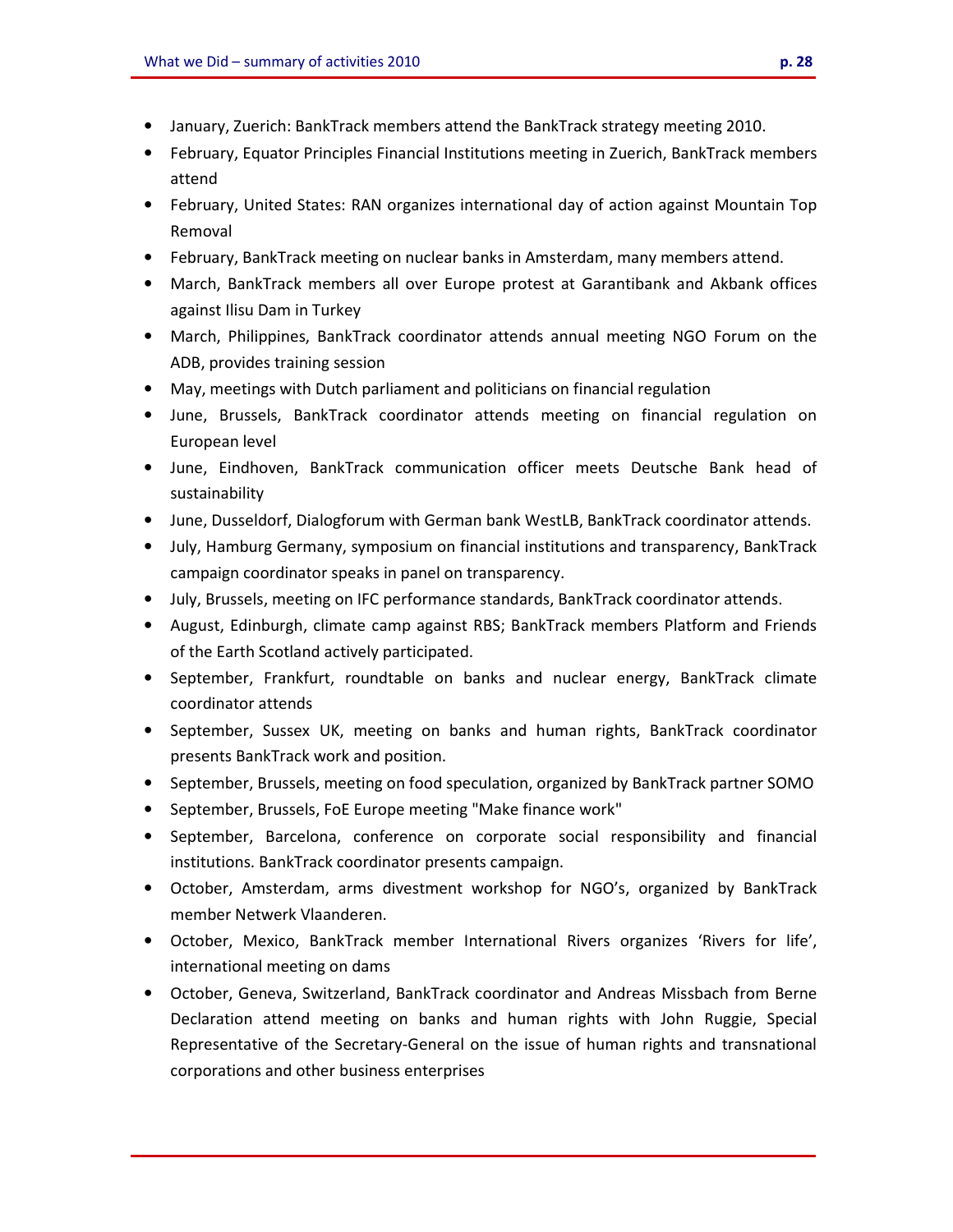- October, Brussels, Netwerk Vlaanderen organizes event on banks and climate. Bankers and BankTrack members attend.
- November, Heemskerk, the Netherlands, BankTrack organizes campaigning training, 28 people from the network attend.
- November, Texel, The Netherlands, climate strategy meeting for BankTrack network, 19 active members attend
- November, Berlin, international NGO meeting on tar sands, BankTrack coordinator and climate coordinator attended
- November, Cancun, Mexico, Climate summit, BankTrack delegation participated
- December, London, meeting with HSBC on their involvement with nuclear power plant Belene, Bulgaria.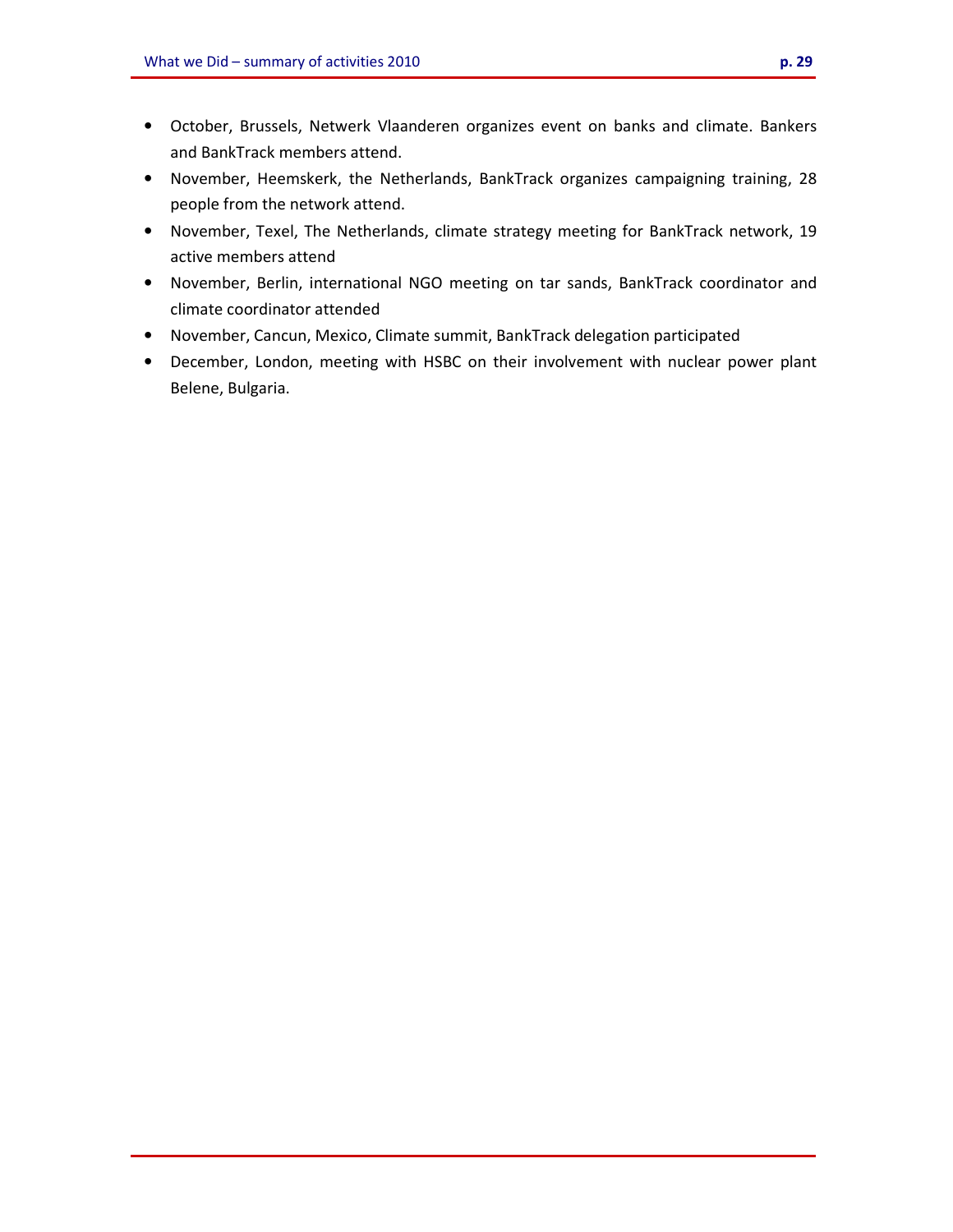# **7. Financial overview**

This is a summary of our financial situation over 2010. The full, audited financial report over 2010 is available on our website.<sup>30</sup> All figures are in euro.

# **Balance sheet**

|               |                                                                     | <b>December 31, 2010</b> |         | <b>December 31, 2009</b> |         |
|---------------|---------------------------------------------------------------------|--------------------------|---------|--------------------------|---------|
|               | <b>Current Assets</b>                                               |                          |         |                          |         |
|               |                                                                     |                          |         |                          |         |
|               | <b>Tangible fixed assets</b>                                        |                          |         |                          |         |
|               | Furniture<br>Computers and software                                 | 1.677<br>3.996           |         | 3.278<br>5.323           |         |
|               |                                                                     |                          |         |                          |         |
|               |                                                                     |                          | 5.672   |                          | 8.601   |
| <b>Claims</b> |                                                                     |                          |         |                          |         |
|               | Deposits                                                            | 2.300                    |         | 2.300                    |         |
|               | Paid in advance                                                     | 172                      |         | 812                      |         |
|               | Accounts receivable                                                 | 9.037                    |         | 3.830                    |         |
|               |                                                                     |                          | 11.509  |                          | 6.942   |
|               |                                                                     |                          |         |                          |         |
| Cash at banks |                                                                     |                          | 208.791 |                          | 156.987 |
|               |                                                                     |                          | 225.973 |                          | 172.530 |
|               |                                                                     |                          |         |                          |         |
|               |                                                                     |                          |         |                          |         |
|               | <b>Current Liabilities</b>                                          | December 31, 2010        |         | December 31, 2009        |         |
|               |                                                                     |                          |         |                          |         |
|               | <b>General reserve account</b>                                      |                          |         |                          |         |
|               | Reserve value at January 1                                          | 64.769                   |         | 47.813                   |         |
|               | Balance financial year                                              | 11.751                   |         | 16.957                   |         |
|               |                                                                     |                          | 76.520  |                          | 64.769  |
|               |                                                                     |                          |         |                          |         |
|               | Projects reserve account                                            |                          |         |                          |         |
|               | Reservations unfinished projects                                    | 3.200                    |         | 3.750                    |         |
|               | Reservations long term income                                       | 131.923                  |         | 73.979                   |         |
|               |                                                                     |                          | 135.123 |                          | 77.729  |
|               |                                                                     |                          |         |                          |         |
|               | <b>Accounts payable</b>                                             |                          |         |                          |         |
|               | Salaries, taxes, social contributions<br>Remaining accounts payable | 11.826<br>2.504          |         | 14.968<br>15.064         |         |
|               |                                                                     |                          |         |                          |         |
|               |                                                                     |                          | 14.330  |                          | 30.031  |
|               |                                                                     |                          | 225.973 |                          | 172.530 |

<sup>30</sup> See http://www.banktrack.org/show/pages/funding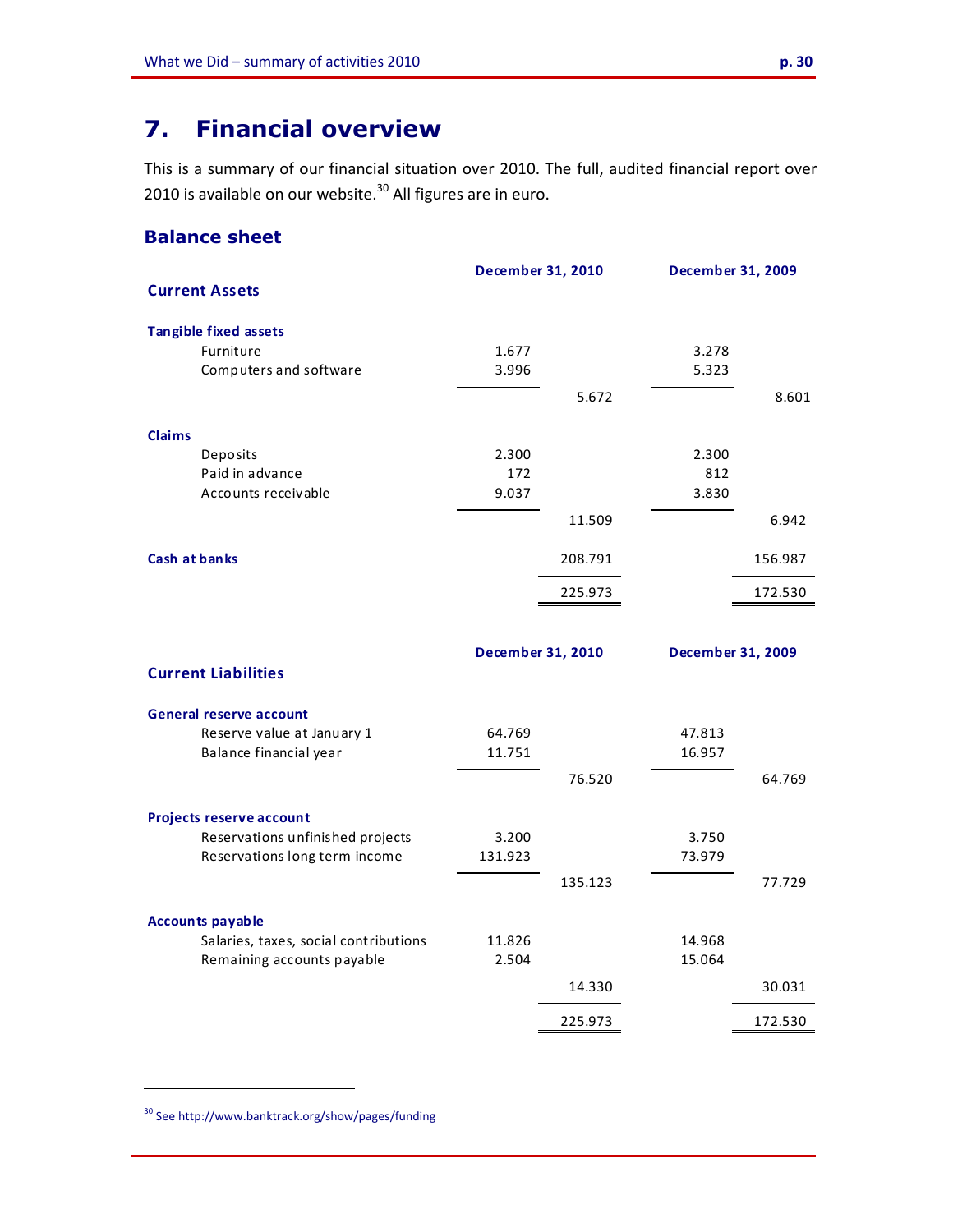# **Profit and loss account**

|                     | 2010    | 2009    |         |
|---------------------|---------|---------|---------|
| Income              |         |         |         |
| Grants              | 315.757 | 285.623 |         |
| Credit interest     | 4.408   | 4.724   |         |
| Other contributions | 7.343   | 10.895  |         |
| Donations           | -       | 1.337   |         |
|                     | 327.508 |         | 302.580 |
| Total income        | 327.508 |         | 302.580 |

|                                                         | 2010    |         | 2009    |         |
|---------------------------------------------------------|---------|---------|---------|---------|
| <b>Expenses</b>                                         |         |         |         |         |
| <b>General</b>                                          |         |         |         |         |
| Personnel costs                                         | 198.280 |         | 160.800 |         |
| Housing costs                                           | 9.514   |         | 9.343   |         |
| Organisation costs                                      | 12.473  |         | 9.091   |         |
| Administration costs                                    | 5.197   |         | 3.479   |         |
| Depreciations                                           | 4.048   |         | 3.214   |         |
| Network development                                     | 51.837  |         | 12.346  |         |
|                                                         |         | 281.350 |         | 198.273 |
| Project and Activity costs (excl. personnel & overhead) |         |         |         |         |
| Network and member support                              | 800     |         | 2.209   |         |
| Bank monitoring and engagement                          | 8.091   |         | 24.205  |         |
| Campaign and community support                          | 9.263   |         | 5.573   |         |
| Focus programmes                                        | 16.253  |         | 55.363  |         |
|                                                         |         | 34.407  |         | 87.350  |
| Total expenses                                          |         | 315.757 |         | 285.623 |
| <b>Result</b>                                           |         | 11.751  |         | 16.957  |
|                                                         |         | 327.508 |         | 302.580 |